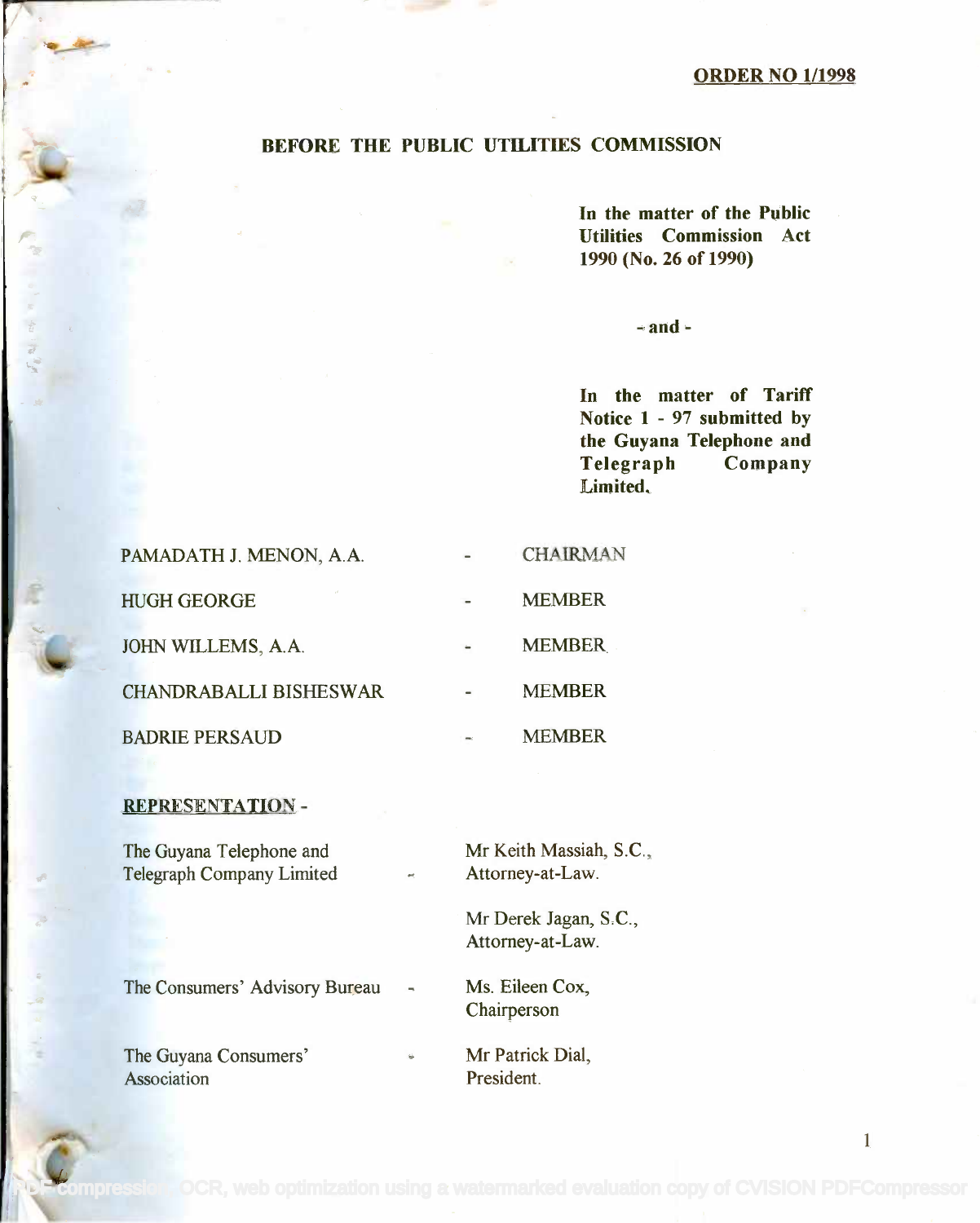#### DECISION

The Guyana Telephone and Telegraph Company Limited (GT&T) has submitted to this The Guyana Telephone and Telegraph Company Limited (GT&T) has submitted to this Commission, on 31st December, 1997, Tariff Notice No 1-97, under section 41(1) and (2) of the Commission, on 31st December, 1997, Tariff Notice No 1~97, under section 41(1) and (2) of the Public Utilities Commission Act, 1990 (No. 26 of 1990) (the Act). Section 41(1) of the Act reads Public Utilities Commission Act, 1990 (No. 26 of 1990) (the Act). Section 41(1) of the Act reads as follows - as follows-

> "Where a public utility is desirous of changing any rate or rates being "Where a public utility is desirous of changing any rate or rates being charged by it for any service provided by it, the public utility shall give charged by it for any service provided by it, the public utility shall give thirty days notice to the Commission and file with that notice a tariff stating the new rate or rates."

The increases sought by GT&T by the above Tariff Notice range from 4400 per cent and downwards The increases sought by GT&T by the above Tariff Notice range from 4400 per cent and downwards in the case of local calls and services to nearly 600 per cent and downwards in the case of outbound international calls. The request for the increases and the reasons stated to support the request would international calls. The request for the increases and the reasons stated to support the request would require careful scrutiny. require careful scrutiny.

2. This Commission has upon its own motion, under section 41(3) of the Act, entered upon a 2. This Commission has upon its own motion, under section 41(3) of the Act, entered upon a hearing to determine whether the rates sought by the Tariff Notice are fair and reasonable. The notice of the hearing was issued to GT&T on 6th January, 1998, fixing 19th January, 1998, as the date of of the hearing was issued to GT&T on 6th January, 1998, fixing 19th January, 1998, as the date of the hearing. The date of the hearing was subsequently adjourned to 26th January, 1998. the hearing. The date of the hearing was subsequently adjourned to 26th January, 1998.

3. This Commission has on 6th January, 1998, suspended, under section 42(1) of the Act, the 3. This Commission has on 6th January, 1998, suspended, under section 42(1) of the Act, the operation of the rates filed by the Tariff Notice for a period of three months from 29th January, 1998.

4. The examination and consideration of all relevant material relating to the Tariff Notice cannot 4. The examination and consideration of all relevant material relating to the Tariff Notice cannot be completed within the six months allowed by section 42(1) of the Act, being the maximum period be completed within the six months allowed by section 42(1) of the Act, being the maximum period for which the operation of the new rates can be suspended. Having regard to all relevant factors, the for which the operation of the new rates can be suspended. Having regard to all relevant factors, the Commission is of the opinion that public interest requires the fixing of temporary rates. In view of Commission is of the opinion that public interest requires the fixing of temporary rates. In view of the above the Commission has decided to fix temporary rates, under section 43(1) of the Act, pending the above the Commission has decided to fix temporary rates, under section 43( 1) of the Act, pending a final decision. a final decision.

5. The Financial Analyst of the Commission submitted to the Commission certain proposals for 5. The Financial Analyst of the Commission submitted to the Commission certain proposals for fixing temporary rates and these were forwarded to GT&T for its comments. Two Deputy General fixing temporary rates and these were forwarded to GT&T for its comments. Two Deputy General Managers of GT&T, Mr G. Statia and Ms. S. Jagan held discussions with the Financial Analyst about Managers ofGT&T, Mr G. Statia and Ms. S. Jagan held discussions with the Financial Analyst about his proposals on 19th and 22nd January, 1998. In the light of these discussions the Financial Analyst, his proposals on 19th and 22nd January, 1998. In the light of these discussions the Financial Analyst, Mr Lancelot Mc Caskey, revised his proposals and has submitted a revised report to this Commission. Mr Lancelot Mc Caskey, revised his proposals and has submitted a revised report to this Commission.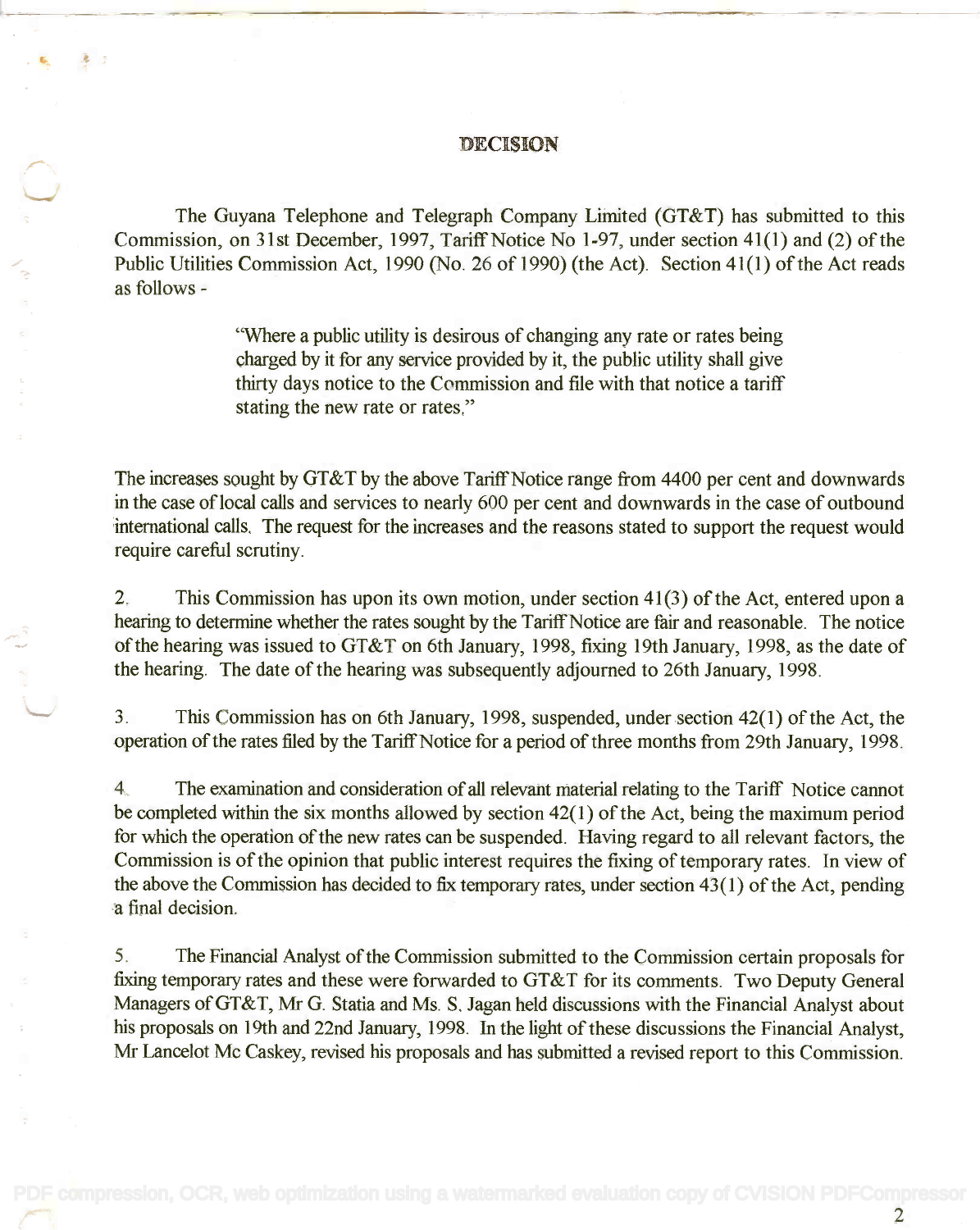6. A representative of the Consumers' Advisory Bureau of Guyana was invited to meet the 6. A representative of the Consumers' Advisory Bureau of Guyana was invited to meet the Chairman of this Commission so that the principles that will form the basis for fixing temporary rates Chairman of this Commission so that the principles that will form the basis for fixing temporary rates in these proceedings could be discussed. However, that invitation was declined. in these proceedings could be discussed. However, that invitation was declined.

7. At the public hearing on 26th January, 1998, the Chairman of the Commission explained the 7. At the public hearing on 26th January, 1998, the Chairman of the Commission explained the principles that will be accepted by the Commission as the basis for fixing temporary rates in these principles that will be accepted by the Commission as the basis for fixing temporary rates in these proceedings. Ms Eileen Cox, representing the Consumers' Advisory Bureau of Guyana, initially proceedings. Ms Eileen Cox, representing the Consumers' Advisory Bureau of Guyana, initially opposed the fixing of temporary rates. But when it was pointed out to her that the Commission will opposed the fixing of temporary rates. But when it was pointed out to her that the Commission will be introducing discounted off-peak rates, she withdrew her objection. be introducing discounted off-peak rates, she withdrew her objection.

8. Mr Patrick Dial, representing the Guyana Consumers' Association, did not object to any of 8. Mr Patrick Dial, representing the Guyana Consumers' Association, did not object to any of the principles, but stated that he can express a view only after seeing the temporary rates. The the principles, but stated that he can express a View only after seeing the temporary rates. The Commission as a body is mainly concerned with the principles. The actual figures of the rates will Commission as a body is mainly concerned with the principles. The actual figures of the rates will then have to be worked out, on the basis of the principles, by the technical people. then have to be worked out, on the basis of the principles, by the technical people.

9. We would like to point out that by this Order we are proposing to fix only temporary rates. 9. We would like to point out that by this Order we are proposing to fix only temporary rates. The effect this will have on the revenues of GT&T will be monitored and suitable adjustments made, if found necessary. if found necessary.

10. Mr Keith Massiah, S.C., representing GT&T, referred to the disallowance, by this 10. Mr Keith Massiah, S.c., representing GT&T, referred to the disallowance, by this Commission, of franchise rights in determining rate base and advisory fees in determining operating Commission, of franchise rights in determining rate base and advisory fees in determining operating expenses, and reserved the right to raise these matters at the time of fixing permanent rates. expenses, and reserved the right to raise these matters at the time of fixing permanent rates.

11. The Commission has considered the submissions made on behalf of GT&T and the two 11. The Commission has considered the submissions made on behalf of GT&T and the two Consumer Groups at the public hearing. In the light of the above, and bearing in mind that GT&T Consumer Groups at the public hearing. In the light of the above, and bearing in mind that GT&T is entitled to a minimum 15% rate of return on investment, the Commission has proceeded to is entitled to a minimum 15% rate of return on investment, the Commission has proceeded to determine temporary rates as stated below: -

### ORDER

- (a) The outbound international toll collection rates shall be as stated in Annexure 1. In (a) The outbound international toll collection rates shall be as stated in Annexure 1. In addition to toll collection charges, in respect of calls to the 83 countries mentioned addition to toll collection charges, in respect of calls to the 83 countries mentioned in Note - 1 to that Annexure, GT&T shall be entitled to recover a surcharge at the in Note - 1 to that Annexure, GT&T shall be entitled to recover a surcharge at the rate mentioned in that note and for the purpose mentioned therein. rate mentioned in that note and for the purpose mentioned therein.
- (b) For the purpose of determining rates for outbound international calls, Peak Period shall be 6 (b) For the purpose of determining rates for outbound international calls, Peak Period shall be 6 A.M. to 6 P.M. and the First Off -Peak Period shall be 6 P.M. to 10 P.M. and the Second Off-AM. to 6 P.M. and the First Off-Peak Period shall be 6 P.M. to 10 P.M. and the Second Off-Peak Period shall be 10 P.M. to 6 A.M. and on holidays and Saturdays and Sundays the rates for the First Off-Peak Period shall apply during the period 6 A. M. To 6 P.M. and the rates for the Second Off-Peak Period shall apply during the period 6 P.M. to 6 A.M. for the Second Off-Peak Period shall apply during the period 6 P.M. to 6 AM.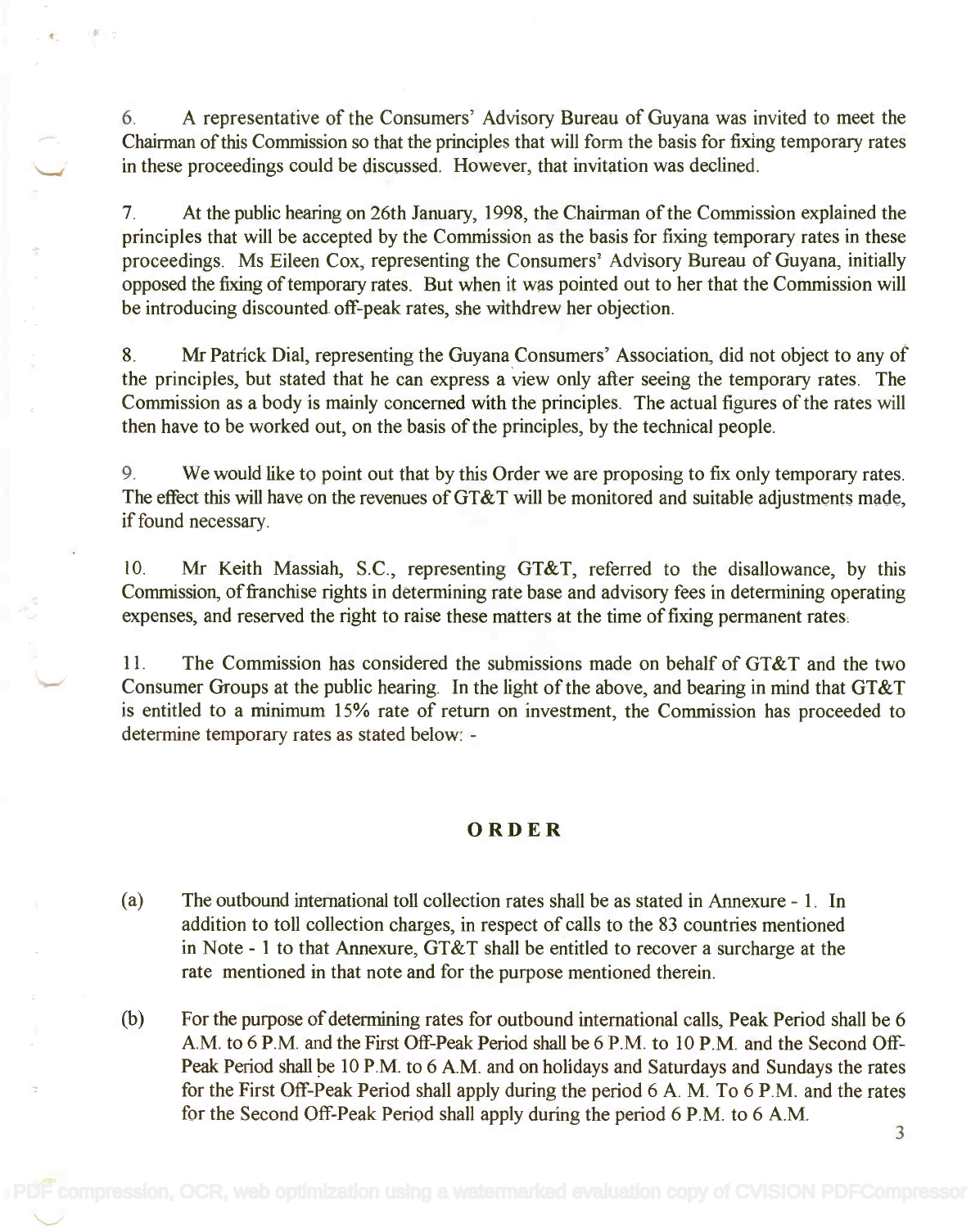(c) The collection charge in respect of outbound international calls, any surcharge imposed under (c) The collection charge in respect of outbound international calls, any surcharge imposed under Note 1 to Annexure - 1, and any consumption tax levied by GT&T in respect of those calls Note 1 to Annexure - 1, and any consumption tax levied by GT&T in respect of those calls in accordance with law, shall be separately shown by GT&T in Bills issued to subscribers. in accordance with law, shall be separately shown by GT&T in Bills issued to subscribers.

 $\mathbf{r}$ 

- (d) The temporary rates for cellular telephone services shall continue to be the same as (d) The temporary rates for cellular telephone services shall continue to be the same as determined by the Order of this Commission dated 20th June, 1995. determined by the Order of this Commission dated 20th June, 1995.
- (e) The rates for residential services, business services, new features and administrative and other (e) The rates for residential services, business services, new features and administrative and other assistance mentioned in Annexures - 2(a), 2(b), 2(c) and 2(d) respectively shall be those assistance mentioned in Annexures - 2(a), 2(b), 2(c) and 2(d) respectively shall be those mentioned in those Annexures. mentioned in those Annexures.
- (f) The rates for local calls shall be those mentioned in Annexure 3. The message unit for inter-(f) The rates for local calls shall be those mentioned in Annexure 3. The message unit for interexchange calls shall be worked out by GT&T with the approval of this Commission. exchange calls shall be worked out by GT&T with the approval of this Commission.

12. GT&T shall continue to submit to this Commission the returns they are presently submitting 12. GT&T shall continue to submit to this Commission the returns they are presently submitting in the same forms and at the same intervals as during the period prior to the date of this Order. in the same forms and at the same intervals as during the period prior to the date of this Order.

13. The temporary rates fixed by this Order shall come into operation with effect from 12:00 13. The temporary rates fixed by this Order shall come into operation with effect from 12:00 midnight between the 31st January and 1st February, 1998, and under section 43(2) of the Act shall midnight between the 31st January and 1st February, 1998, and under section 43(2) of the Act shall continue to be effective until the final decision in the proceedings relating to Tariff Notice No. 1 -1997 filed by GT&T on 31st December, 1997, unless modified or terminated sooner by this 1997 filed by GT&T on 31st December, 1997, unless modified or terminated sooner by this Commission. Commission.

14. In view of the fixing of temporary rates by this Decision, which rates will remain in operation 14. In view of the fixing of temporary rates by this Decision, which rates will remain in operation until the final decision in proceedings relating to Tariff Notice 1-97, the suspension, by this until the final decision in proceedings relating to Tariff Notice 1-97, the suspension, by this Commission of the rates proposed by that Tariff Notice for various services, intimated to GT&T by Commission of the rates proposed by that Tariff Notice for various services, intimated to GT&T by the letter of the Chairman of this Commission dated 6th January, 1998, is terminated with effect from the letter of the Chairman of this Commission dated 6th January, 1998, is terminated with effect from the date and time of the coming into operation of the temporary rates. the date and time of the coming into operation of the temporary rates.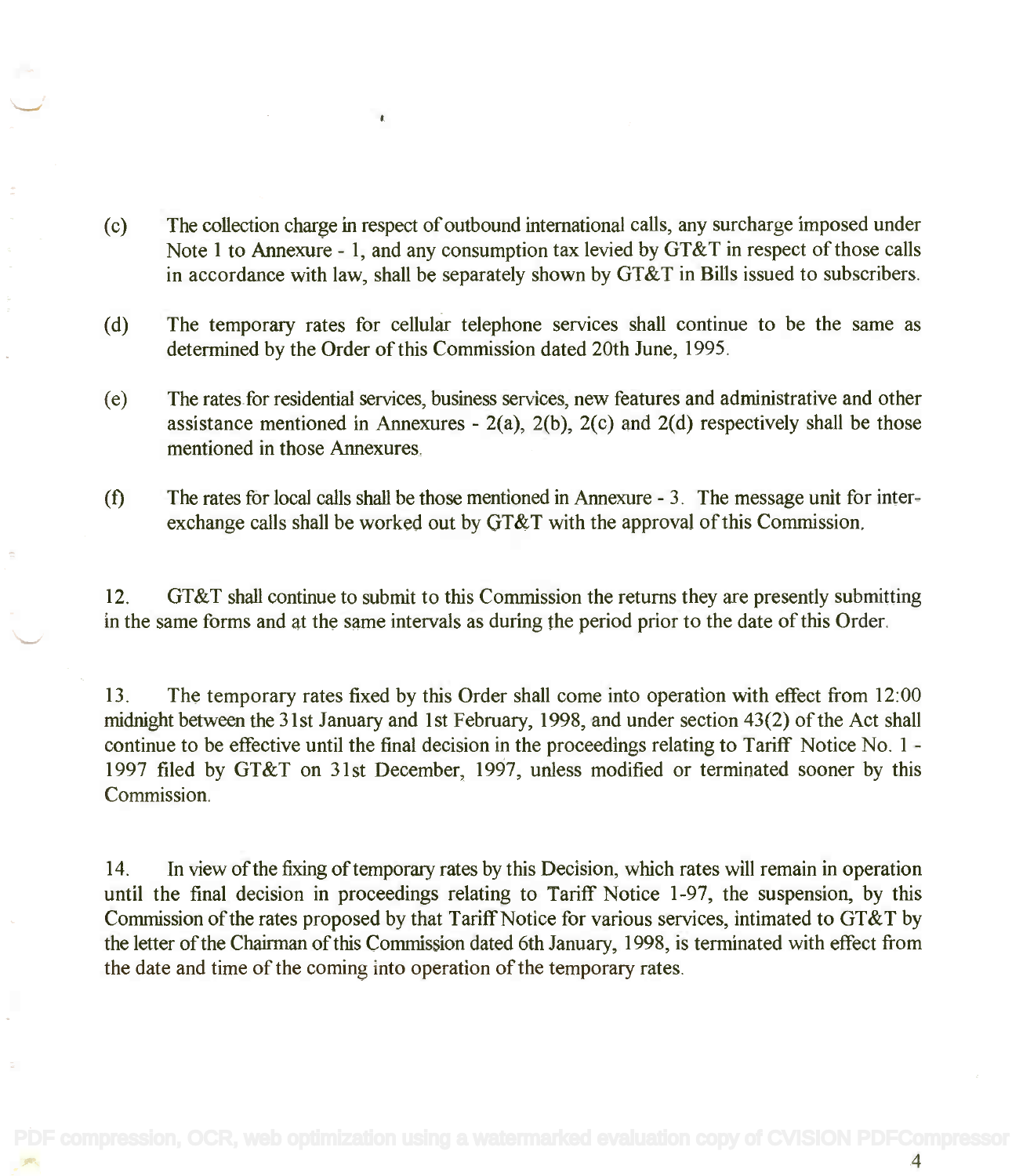15. GT&T is directed to publish a notice indicating the new tariffs in accordance with law.

### Dated at Georgetown, Guyana

this 27th Day of January, 1998

Mounieur  $Pbluurbhana$  men"

**PAMADATH J. MENON, A.A.** = CHAIRMAN

 $\frac{Hugh}{\sqrt{\frac{20}{9}}}}$ 

J. T. H. Rem

MEMBER

le. Sicherund CHANDRABALLI BISHESWAR - MEMBER

BADRIE PERSAUD - MEMBER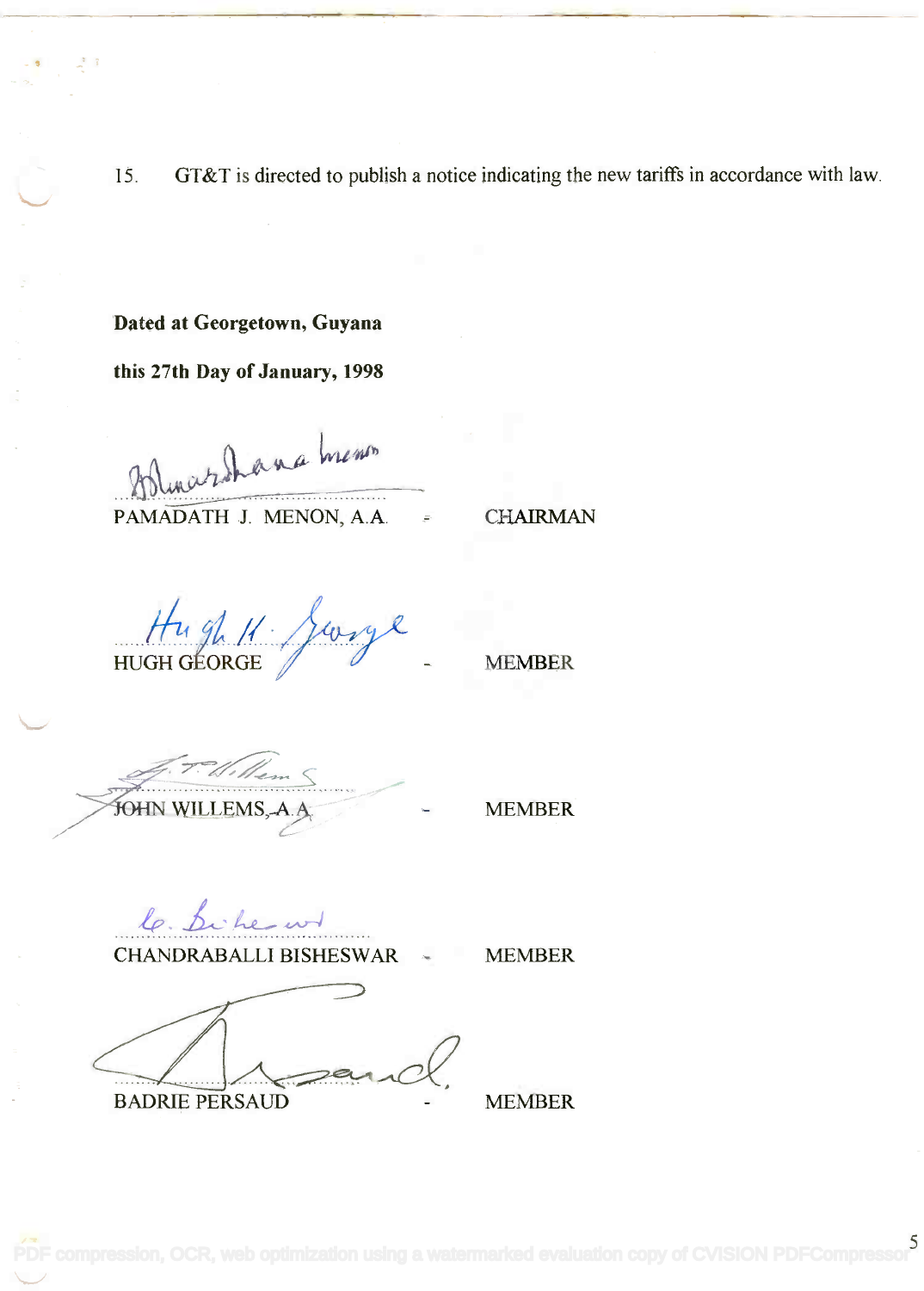### OUTBOUND INTERNATIONAL TOLL COLLECTION RATES OUTBOUND INTERNATIONAL TOLL COLLECTION RATES

|                 |                          | <b>PEAK</b>                | <b>FIRST</b>    | <b>SECOND</b>    |
|-----------------|--------------------------|----------------------------|-----------------|------------------|
| LINE #          | <b>COUNTRIES</b>         | <b>PERIOD</b>              | <b>OFF-PEAK</b> | OFF-PEAK         |
|                 |                          | <b>RATE</b>                | <b>PERIOD</b>   | <b>PERIOD</b>    |
|                 |                          |                            | <b>RATE</b>     | <b>RATE</b>      |
|                 |                          | $\overline{\mathsf{G}}$ \$ | G\$             | $\overline{G\$}$ |
|                 |                          |                            |                 |                  |
| $\mathbf{1}$    | AFGHANISTAN              | 500.90                     | 350.63          | 300.54           |
| $\overline{c}$  | <b>ALASKA</b>            | 267.70                     | 187.39          | 160.62           |
| 3               | <b>ALBANIA</b>           | 189.14                     | 132.40          | 113.48           |
| 4               | <b>ALGERIA</b>           | 441.33                     | 308.93          | 264.80           |
| 5               | AMERICAN SAMOA           | 189.14                     | 132.40          | 113.48           |
| 6               | ANDORRA                  | 349.52                     | 244.66          | 209.71           |
| $\overline{7}$  | <b>ANGOLA</b>            | 363.15                     | 254.21          | 217.89           |
| 8               | <b>ANGUILLA</b>          | 91.68                      | 64.18           | 55.01            |
| 9               | <b>ANTIGUA</b>           | 72.24                      | 50.57           | 43.34            |
| 10              | <b>ARGENTINA</b>         | 344.59                     | 241.21          | 206.76           |
| 11              | <b>ARUBA</b>             | 147.76                     | 103.43          | 88.66            |
| 12              | <b>ASCENSION ISLANDS</b> | 439.42                     | 307.60          | 263.65           |
| 13              | <b>AUSTRALIA</b>         | 281.73                     | 197.21          | 169.04           |
| 14              | <b>AUSTRIA</b>           | 351.15                     | 245.81          | 210.69           |
| 15              | <b>AZORES</b>            | 377.31                     | 264.12          | 226.38           |
| 16              | <b>BAHAMAS</b>           | 345.33                     | 241.73          | 207.20           |
| 17              | <b>BAHRAIN</b>           | 336.57                     | 235.60          | 201.94           |
| 18              | <b>BANGLADESH</b>        | 437.79                     | 306.45          | 262.67           |
|                 |                          | 72.24                      | 50.57           | 43.34            |
| 19              | <b>BARBADOS</b>          |                            |                 |                  |
| 20              | <b>BELGIUM</b>           | 369.74                     | 258.82          | 221.85           |
| 21              | BELIZE                   | 328.18                     | 229.72          | 196.91           |
| 22              | <b>BENIN</b>             | 416.54                     | 291.58          | 249.92           |
| 23              | <b>BERMUDA</b>           | 101.41                     | 70.99           | 60.84            |
| 24              | <b>BHUTAN</b>            | 270.18                     | 189.12          | 162.11           |
| 25              | <b>BOLIVIA</b>           | 417.52                     | 292.26          | 250.51           |
| 26              | <b>BOTSWANA</b>          | 378.94                     | 265.26          | 227.37           |
| 27              | <b>BRAZIL</b>            | 271.68                     | 190.18          | 163.01           |
| 28              | <b>BRUNEI</b>            | 405.10                     | 283.57          | 243.06           |
| 29              | <b>BULGARIA</b>          | 379.11                     | 265.38          | 227.47           |
| 30              | <b>BURKINA FASSO</b>     | 439.42                     | 307.60          | 263.65           |
| 31              | <b>BURUNDI</b>           | 416.54                     | 291.58          | 249.92           |
| 32 <sup>°</sup> | CAMEROON                 | 416.54                     | 291.58          | 249.92           |
| 33              | <b>CANADA</b>            | 134.50                     | 94.15           | 80.70            |
| 34              | CANARY ISLANDS           | 377.31                     | 264.12          | 226.38           |
| 35              | CAPE VERDE               | 445.28                     | 311.69          | 267.17           |
| 36              | CAYMAN ISLANDS           | 102.34                     | 71.64           | 61.40            |
| 37              | CENTRAL AFRICAN REP      | 416.54                     | 291.58          | 249.92           |
| 38              | <b>CHAD</b>              | 416.54                     | 291.58          | 249.92           |
| 39              | <b>CHILE</b>             | 304.02                     | 212.81          | 182.41           |
| 40              | CHINA                    | 473.75                     | 331.63          | 284.25           |
| 41              | <b>COLOMBIA</b>          | 306.24                     | 214.37          | 183.74           |
| 42              | <b>COMOROS</b>           | 416.54                     | 291.58          | 249.92           |
| 43              | CONGO REPUBLIC           | 439.50                     | 307.65          | 263.70           |
| 44              | COOK ISLANDS             | 189.14                     | 132.40          | 113.48           |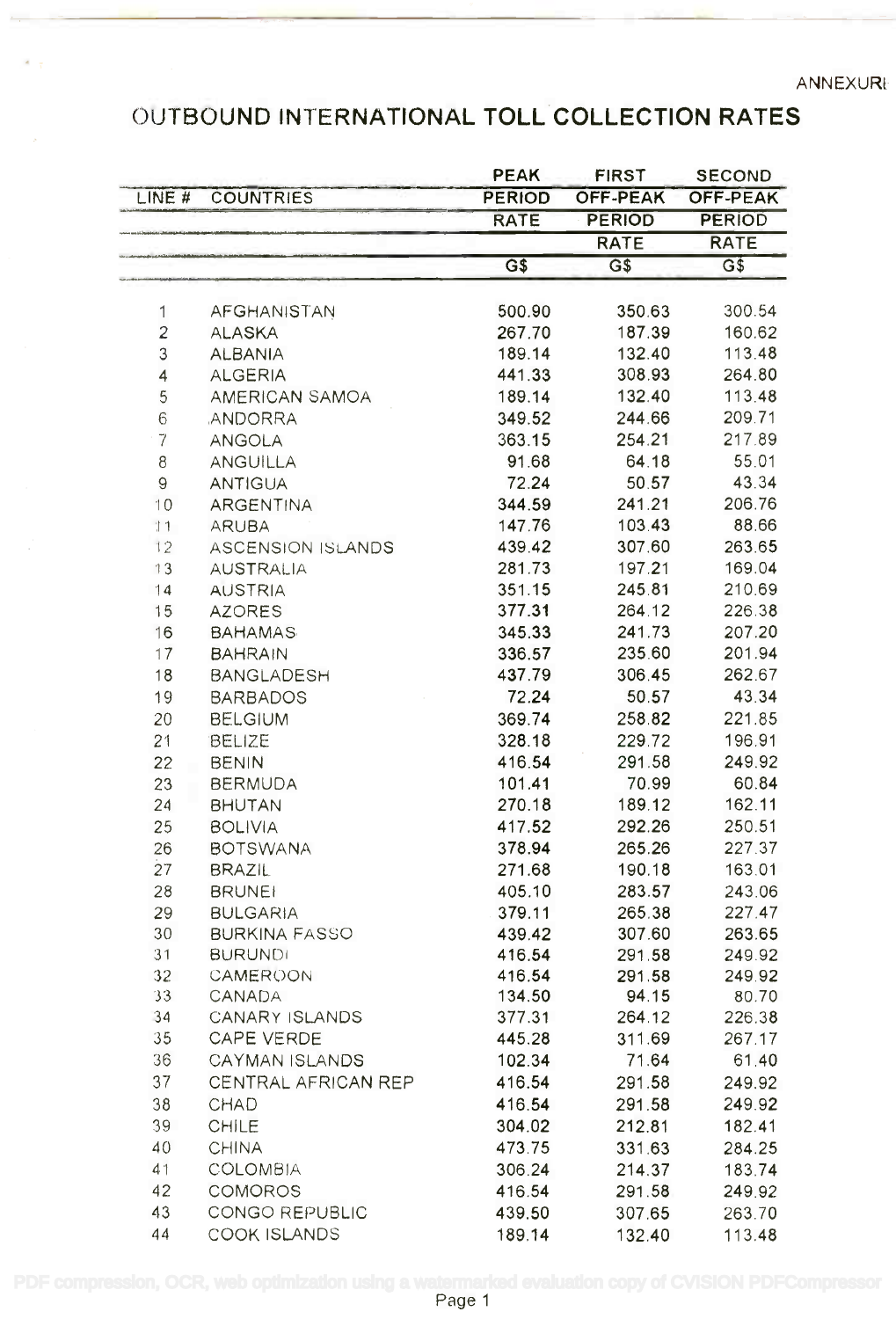# OUTBOUND INTERNATIONAL TOLL COLLECTION RATES **OUTBOUND INTERNATIONAL TOLL COLLECTION RATES**

| 45 | COSTA RICA<br>CUBA<br>CYPRUS<br>CZECH REP.<br>DENMARK<br>DJIBOUTI                                                                                                                                                                                                        | 266.98 | 186.88           | 160.19 |  |
|----|--------------------------------------------------------------------------------------------------------------------------------------------------------------------------------------------------------------------------------------------------------------------------|--------|------------------|--------|--|
| 46 |                                                                                                                                                                                                                                                                          | 366.46 | 256.52           | 219.88 |  |
| 47 |                                                                                                                                                                                                                                                                          | 266.15 | 186.30           | 159.69 |  |
| 48 |                                                                                                                                                                                                                                                                          | 386.02 | 270.21           | 231.61 |  |
| 49 |                                                                                                                                                                                                                                                                          | 378.78 | 265.15           | 227.27 |  |
| 50 |                                                                                                                                                                                                                                                                          | 270.18 | 189.12           | 162.11 |  |
| 51 | <b>DOMINICA</b><br><b>COL</b>                                                                                                                                                                                                                                            | 112.49 | 78.74            | 67.49  |  |
| 52 |                                                                                                                                                                                                                                                                          |        | 231.50           | 198.43 |  |
| 53 | DOMINICAN REP<br>DOMINICAN REP<br>ECUADOR 329.70<br>EGYPT 500.96<br>EL SALVADOR 455.01<br>EQUATORIAL GUINEA 270.18                                                                                                                                                       |        | 230.79           | 197.82 |  |
| 54 |                                                                                                                                                                                                                                                                          |        | 350.67           | 300.58 |  |
| 55 |                                                                                                                                                                                                                                                                          |        | 318.51           | 273.00 |  |
| 56 |                                                                                                                                                                                                                                                                          |        | 189.12           | 162.11 |  |
| 57 |                                                                                                                                                                                                                                                                          |        | 265.35           | 227.44 |  |
| 58 | ERITREA 379.07<br>ESTONIA 381.12<br>ETHIOPIA 553.49<br>FAEROE ISLANDS 302.11                                                                                                                                                                                             |        | 266.78           | 228.67 |  |
| 59 |                                                                                                                                                                                                                                                                          |        | 387.44           | 332.09 |  |
| 60 |                                                                                                                                                                                                                                                                          |        | 211.48           | 181.27 |  |
| 61 |                                                                                                                                                                                                                                                                          |        | 343.07           | 294.06 |  |
| 62 |                                                                                                                                                                                                                                                                          |        | 211.48           | 181.27 |  |
| 63 |                                                                                                                                                                                                                                                                          |        | 250.38           | 214.61 |  |
| 64 |                                                                                                                                                                                                                                                                          |        | 212.62           | 182.25 |  |
| 65 |                                                                                                                                                                                                                                                                          |        | 239.57           | 205.34 |  |
| 66 |                                                                                                                                                                                                                                                                          |        | 174.86           | 149.88 |  |
| 67 |                                                                                                                                                                                                                                                                          |        | 257.25           | 220.50 |  |
| 68 |                                                                                                                                                                                                                                                                          |        | 292.72           | 250.90 |  |
| 69 |                                                                                                                                                                                                                                                                          |        | 230.56           | 197.63 |  |
| 70 |                                                                                                                                                                                                                                                                          |        | 288.43           | 247.23 |  |
| 71 |                                                                                                                                                                                                                                                                          |        | 234.36           | 200.88 |  |
| 72 |                                                                                                                                                                                                                                                                          |        | 108.08           | 92.64  |  |
| 73 |                                                                                                                                                                                                                                                                          |        | 299.15           | 256.42 |  |
| 74 |                                                                                                                                                                                                                                                                          |        | 64.18            | 55.01  |  |
| 75 | FAEROE ISLANDS<br>FALKLAND ISLANDS<br>FINLAND ISLANDS<br>FR. POLYNESIA<br>FINLAND<br>FIJI 302.11<br>FINLAND<br>302.11<br>302.11<br>302.11<br>302.11<br>537.69<br>FR. POLYNESIA<br>367.50<br>303.75<br>FRANCE<br>342.24<br>303.75<br>412.24<br>303.75<br>GHANA 249.80<br> |        | 78.74            | 67.49  |  |
| 76 |                                                                                                                                                                                                                                                                          |        | 211.48           | 181.27 |  |
| 77 |                                                                                                                                                                                                                                                                          |        | 299.94           | 257.09 |  |
| 78 |                                                                                                                                                                                                                                                                          |        | 293.87           | 251.89 |  |
| 79 |                                                                                                                                                                                                                                                                          |        | 293.87           | 251.89 |  |
| 80 | <b>HAITI</b>                                                                                                                                                                                                                                                             | 341.86 | 239.30           | 205.11 |  |
| 81 | <b>HAWAII</b>                                                                                                                                                                                                                                                            | 226.35 | 158.45           | 135.81 |  |
| 82 | <b>HONDURAS</b>                                                                                                                                                                                                                                                          | 372.24 | 260.57           | 223.34 |  |
| 83 | <b>HONG KONG</b>                                                                                                                                                                                                                                                         | 288.45 | 201.91           | 173.07 |  |
| 84 | <b>HUNGARY</b>                                                                                                                                                                                                                                                           | 367.50 | 257.25           | 220.50 |  |
| 85 | <b>ICELAND</b>                                                                                                                                                                                                                                                           | 313.56 | 219.49           | 188.13 |  |
| 86 | <b>INDIA</b>                                                                                                                                                                                                                                                             | 317.30 | 222.11           | 190.38 |  |
| 87 | <b>INDONESIA</b>                                                                                                                                                                                                                                                         | 425.54 | 297.88           | 255.32 |  |
| 88 | <b>IRAN</b>                                                                                                                                                                                                                                                              | 375.67 | 262.97           | 225.40 |  |
| 89 | <b>IRAQ</b>                                                                                                                                                                                                                                                              | 383.85 | 268.69           | 230.31 |  |
| 90 | <b>IRELAND</b>                                                                                                                                                                                                                                                           | 418.78 |                  | 251.27 |  |
| 91 | <b>ISRAEL</b>                                                                                                                                                                                                                                                            | 411.54 | 293.15<br>288.08 | 246.92 |  |
| 92 | <b>ITALY</b>                                                                                                                                                                                                                                                             | 421.14 | 294.80           | 252.68 |  |
| 93 | <b>IVORY COAST</b>                                                                                                                                                                                                                                                       | 463.23 | 324.26           | 277.94 |  |
| 94 | <b>JAMAICA</b>                                                                                                                                                                                                                                                           | 130.59 | 91.41            | 78.36  |  |
|    |                                                                                                                                                                                                                                                                          |        |                  |        |  |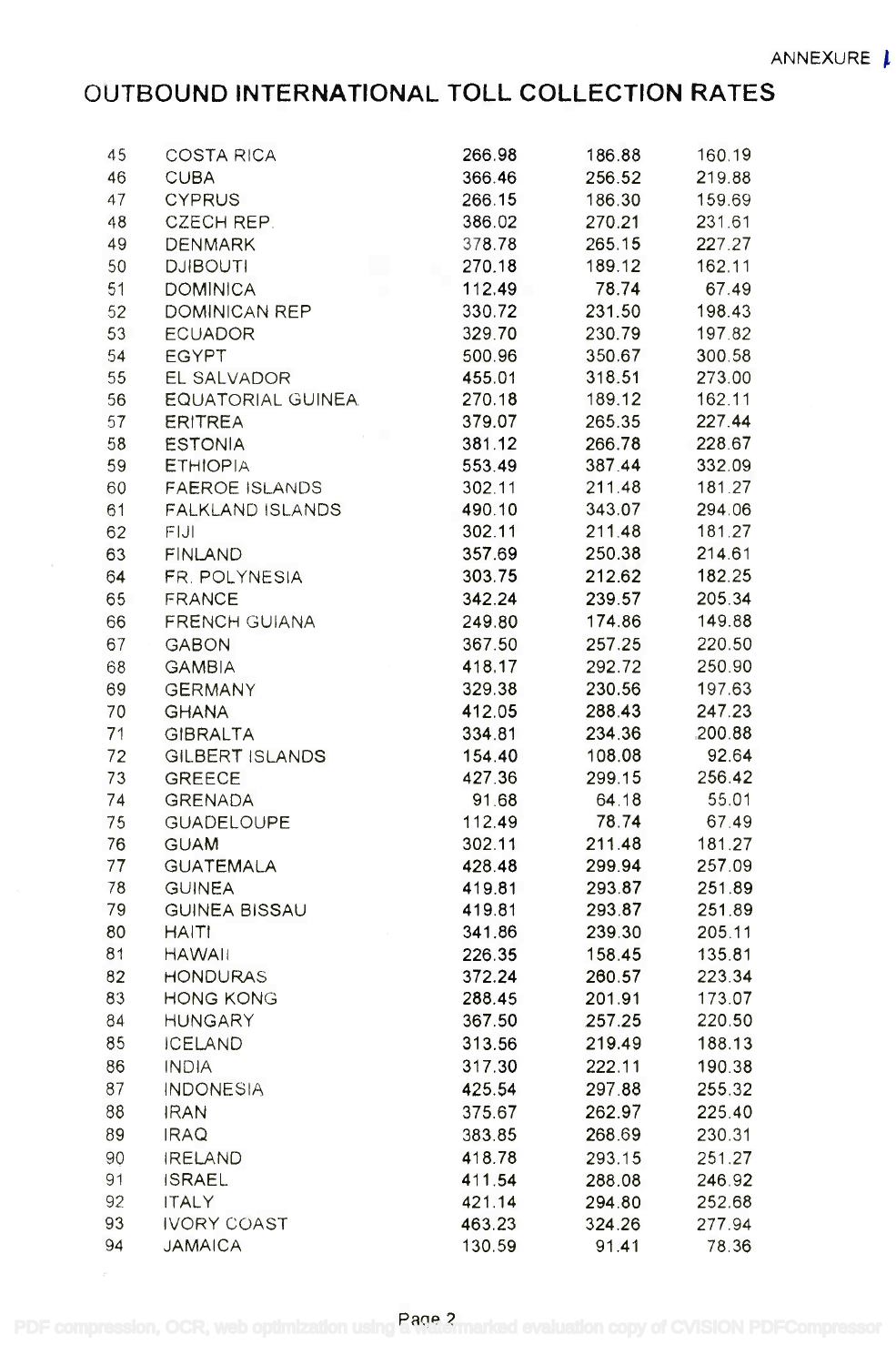# OUTBOUND INTERNATIONAL TOLL COLLECTION RATES **OUTBOUND INTERNATIONAL TOLL COLLECTION RATES**

 $\mathbf{p}=\frac{1}{2}$ 

| 95  | <b>JAPAN</b>        | 442.56 | 309.79 | 265.54 |  |
|-----|---------------------|--------|--------|--------|--|
| 96  | <b>JORDAN</b>       | 372.40 | 260.68 | 223.44 |  |
| 97  | <b>KAMPUCHIA</b>    | 378.94 | 265.26 | 227.37 |  |
| 98  | KAZAKHSTAN          | 344.77 | 241.34 | 206.86 |  |
| 99  | <b>KENYA</b>        | 302.48 | 211.74 | 181.49 |  |
| 100 | SOUTH KOREA         | 591.45 | 414.01 | 354.87 |  |
| 101 | <b>KUWAIT</b>       | 367.50 | 257.25 | 220.50 |  |
| 102 | LAOS                | 591.45 | 414.01 | 354.87 |  |
| 103 | <b>LATVIA</b>       | 922.60 | 645.82 | 553.56 |  |
| 104 | LEBANON             | 457.06 | 319.94 | 274.23 |  |
| 105 | LESOTHO             | 257.98 | 180.58 | 154.79 |  |
| 106 | LIBERIA             | 499.91 | 349.94 | 299.94 |  |
| 107 | LIBYA               | 358.68 | 251.08 | 215.21 |  |
| 108 | LITHUANIA           | 322.26 | 225.58 | 193.36 |  |
| 109 | LUXEMBOURG          | 421.44 | 295.01 | 252.87 |  |
| 110 | <b>MACAO</b>        | 480.29 | 336.20 | 288.17 |  |
| 111 |                     | 270.18 | 189.12 | 162.11 |  |
| 112 | MADEIRA<br>MALAGASY | 499.91 | 349.94 | 299.94 |  |
| 113 | <b>MALAWI</b>       | 330.72 | 231.50 | 198.43 |  |
| 114 | <b>MALAYSIA</b>     | 317.02 | 221.92 | 190.21 |  |
| 115 |                     | 93.28  | 65.30  | 55.97  |  |
|     | <b>MALDIVES</b>     | 499.91 | 349.94 | 299.94 |  |
| 116 | <b>MALI</b>         |        |        |        |  |
| 117 | <b>MALTA</b>        | 367.50 | 257.25 | 220.50 |  |
| 118 | MARIANA ISL.        | 375.67 | 262.97 | 225.40 |  |
| 119 | <b>MARTINIQUE</b>   | 138.65 | 97.05  | 83.19  |  |
| 120 | <b>MAURITANIA</b>   | 499.91 | 349.94 | 299.94 |  |
| 121 | <b>MAURITIUS</b>    | 266.15 | 186.30 | 159.69 |  |
| 122 | <b>MEXICO</b>       | 346.72 | 242.70 | 208.03 |  |
| 123 | <b>MICRONESIA</b>   | 189.14 | 132.40 | 113.48 |  |
| 124 | MIDWAY ISLAND       | 330.72 | 231.50 | 198.43 |  |
| 125 | <b>MOLDOVA</b>      | 363.41 | 254.39 | 218.05 |  |
| 126 | <b>MONACO</b>       | 920.15 | 644.10 | 552.09 |  |
| 127 | <b>MONGOL</b>       | 189.14 | 132.40 | 113.48 |  |
| 128 | MONTSERRAT          | 101.41 | 70.99  | 60.84  |  |
| 129 | <b>MOROCCO</b>      | 414.90 | 290.43 | 248.94 |  |
| 130 | MOZAMBIQUE          | 419.81 | 293.87 | 251.89 |  |
| 131 | <b>MYANMAR</b>      | 539.14 | 377.40 | 323.48 |  |
| 132 | <b>NAMIBIA</b>      | 477.02 | 333.92 | 286.21 |  |
| 133 | <b>NAURU</b>        | 154.40 | 108.08 | 92.64  |  |
| 134 | <b>NEPAL</b>        | 404.37 | 283.06 | 242.62 |  |
| 135 | <b>NETHERLANDS</b>  | 402.24 | 281.57 | 241.34 |  |
| 136 | NETHERLANDS ANT.    | 264.72 | 185.30 | 158.83 |  |
| 137 | NEW CALEDONIA       | 270.18 | 189.12 | 162.11 |  |
| 138 | NEW ZEALAND         | 293.46 | 205.42 | 176.07 |  |
| 139 | <b>NICARAGUA</b>    | 315.78 | 221.04 | 189.47 |  |
| 140 | <b>NIGER</b>        | 414.04 | 289.83 | 248.43 |  |
| 141 | <b>NIGERIA</b>      | 305.39 | 213.77 | 183.24 |  |
| 142 | <b>NIUE ISLANDS</b> | 313.56 | 219.49 | 188.13 |  |
| 143 | NORFOLK ISLANDS     | 270.18 | 189.12 | 162.11 |  |
| 144 | <b>NORTH KOREA</b>  | 591.45 | 414.01 | 354.87 |  |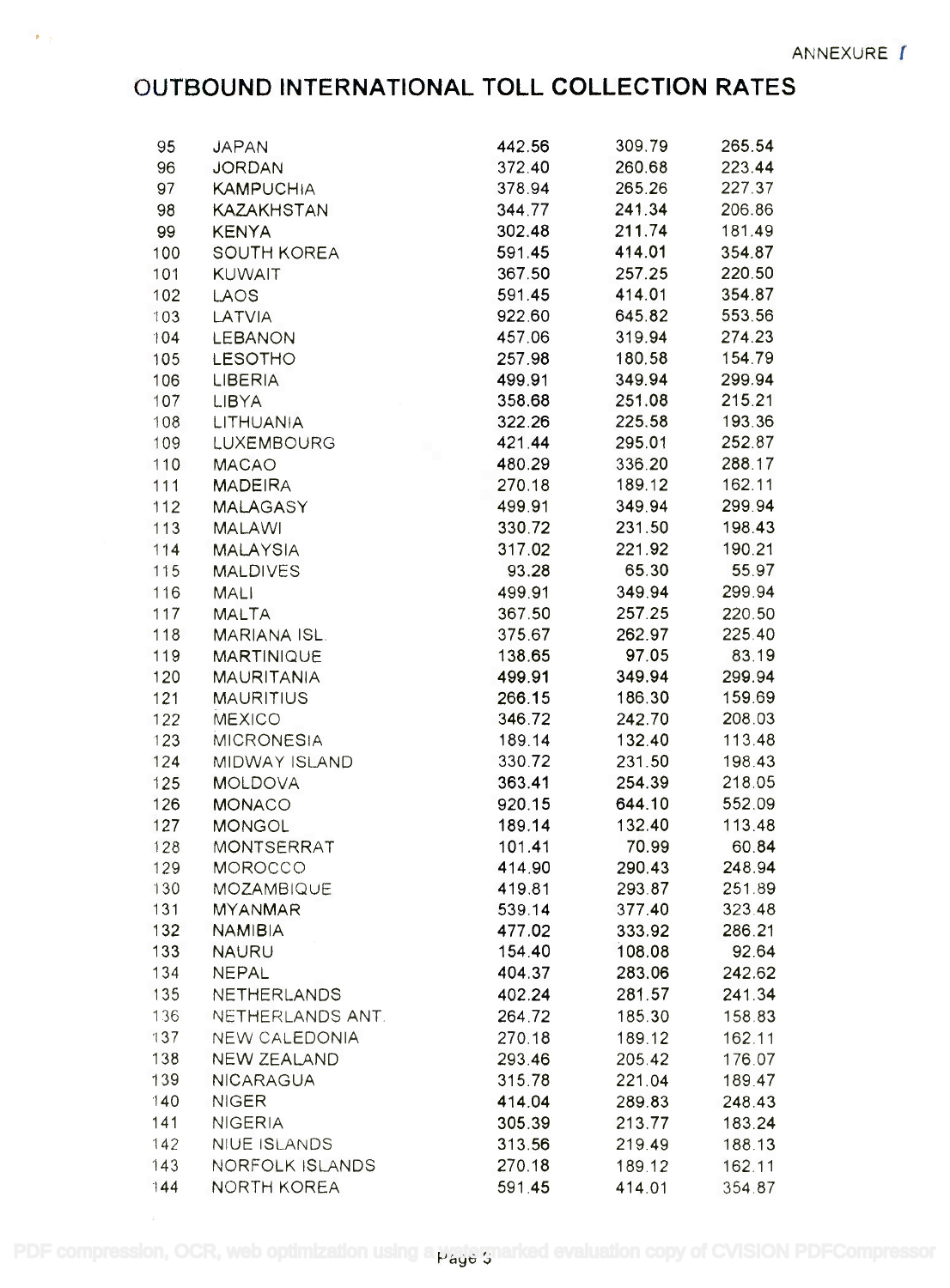### OUTBOUND INTERNATIONAL TOLL COLLECTION RATES **OUTBOUND INTERNATIONAL TOll COLLECTION RATES**

 $\sim$ 

 $\sim$   $\sim$ 

| 145 | <b>NORWAY</b>                                                                                               | 330.72                                                                     | 231.50 | 198.43 |  |
|-----|-------------------------------------------------------------------------------------------------------------|----------------------------------------------------------------------------|--------|--------|--|
| 146 | <b>OMAN</b>                                                                                                 | 375.67                                                                     | 262.97 | 225.40 |  |
| 147 | PAKISTAN                                                                                                    | 421.26                                                                     | 294.88 | 252.76 |  |
| 148 | <b>PANAMA</b>                                                                                               | 368.30                                                                     | 257.81 | 220.98 |  |
| 149 | PAPUA NEW GUINEA                                                                                            | 405.07                                                                     | 283.55 | 243.04 |  |
| 150 | PARAGUAY                                                                                                    | 364.16                                                                     | 254.91 | 218.50 |  |
| 151 |                                                                                                             | 347.97                                                                     | 243.58 | 208.78 |  |
| 152 | <b>PHILIPINES</b>                                                                                           | 494.19                                                                     | 345.93 | 296.51 |  |
| 153 |                                                                                                             | 421.44                                                                     | 295.01 | 252.87 |  |
| 154 | PORTUGAL                                                                                                    | 419.38                                                                     | 293.56 | 251.63 |  |
| 155 | PERU<br>PHILIPINES<br>POLAND<br>PORTUGAL<br>PUERTO RICO                                                     | 226.22                                                                     | 158.36 | 135.73 |  |
| 156 |                                                                                                             | 483.56                                                                     | 338.49 | 290.14 |  |
| 157 | $\sim 10^{-10}$<br><b>REUNION</b>                                                                           | 189.14                                                                     | 132.40 | 113.48 |  |
| 158 | <b>ROMANIA</b>                                                                                              | $\begin{array}{r} 189.14 \\ 367.50 \\ 477.02 \\ \hline 270.48 \end{array}$ | 257.25 | 220.50 |  |
| 159 | <b>RWANDA</b>                                                                                               |                                                                            | 333.92 | 286.21 |  |
| 160 | <b>SAIPAN</b>                                                                                               |                                                                            | 189.12 | 162.11 |  |
| 161 | SAO TOME & PRINCIPE 392.02                                                                                  |                                                                            | 274.41 | 235.21 |  |
| 162 |                                                                                                             |                                                                            | 382.32 | 327.71 |  |
| 163 |                                                                                                             |                                                                            | 297.02 | 254.59 |  |
| 164 |                                                                                                             | 439.42                                                                     | 307.60 | 263.65 |  |
| 165 |                                                                                                             |                                                                            | 299.30 | 256.54 |  |
| 166 |                                                                                                             |                                                                            | 216.94 | 185.95 |  |
| 167 | <b>SLOVAKIA</b>                                                                                             | 270.18                                                                     | 189.12 | 162.11 |  |
| 168 | <b>SLOVENIA</b>                                                                                             | 270.18                                                                     | 189.12 | 162.11 |  |
| 169 |                                                                                                             | 270.18                                                                     | 189.12 | 162.11 |  |
| 170 |                                                                                                             | 270.18                                                                     |        | 162.11 |  |
| 171 |                                                                                                             | 399.70                                                                     | 189.12 |        |  |
|     |                                                                                                             |                                                                            | 279.79 | 239.82 |  |
| 172 | SLOVENIA<br>SOLOMON ISLANDS<br>SOMALIA<br>SOUTH AFRICA<br>SPAIN<br>SRI LANKA<br>ST HELENA<br>ST KITTS/NEVIS | 423.04                                                                     | 296.13 | 253.82 |  |
| 173 |                                                                                                             | 302.11                                                                     | 211.48 | 181.27 |  |
| 174 |                                                                                                             | 379.07                                                                     | 265.35 | 227.44 |  |
| 175 |                                                                                                             | 91.68                                                                      | 64.18  | 55.01  |  |
| 176 | <b>ST LUCIA</b>                                                                                             | 91.68                                                                      | 64.18  | 55.01  |  |
| 177 | ST MAARTEEN                                                                                                 | 405.10                                                                     | 283.57 | 243.06 |  |
| 178 | <b>ST VINCENT</b>                                                                                           | 91.68                                                                      | 64.18  | 55.01  |  |
| 179 | <b>SUDAN</b>                                                                                                | 379.30                                                                     | 265.51 | 227.58 |  |
| 180 | <b>SURINAME</b>                                                                                             | 139.84                                                                     | 97.89  | 83.90  |  |
| 181 | SWAZILAND                                                                                                   | 375.67                                                                     | 262.97 | 225.40 |  |
| 182 | <b>SWEDEN</b>                                                                                               | 372.40                                                                     | 260.68 | 223.44 |  |
| 183 | SWITZERLAND                                                                                                 | 422.91                                                                     | 296.04 | 253.75 |  |
| 184 | <b>SYRIA</b>                                                                                                | 372.40                                                                     | 260.68 | 223.44 |  |
| 185 | <b>TAIWAN</b>                                                                                               | 546.18                                                                     | 382.32 | 327.71 |  |
| 186 | <b>TANZANIA</b>                                                                                             | 508.08                                                                     | 355.66 | 304.85 |  |
| 187 | THAILAND                                                                                                    | 457.62                                                                     | 320.33 | 274.57 |  |
| 188 | <b>TOGO</b>                                                                                                 | 439.42                                                                     | 307.60 | 263.65 |  |
| 189 | <b>TONGA</b>                                                                                                | 189.14                                                                     | 132.40 | 113.48 |  |
| 190 | TRINIDAD AND TOBAGO                                                                                         | 72.24                                                                      | 50.57  | 43.34  |  |
| 191 | <b>TUNISIA</b>                                                                                              | 378.94                                                                     | 265.26 | 227.37 |  |
| 192 | <b>TURKEY</b>                                                                                               | 365.95                                                                     | 256.17 | 219.57 |  |
| 193 | <b>TURKS &amp; CAICOS</b>                                                                                   | 138.65                                                                     | 97.05  | 83.19  |  |
| 194 | <b>TUVALU ISLANDS</b>                                                                                       | 270.18                                                                     | 189.12 | 162.11 |  |

[PDF compression, OCR, web optimization using a watermarked evaluation copy of CVISION PDFCompressor](http://www.cvisiontech.com)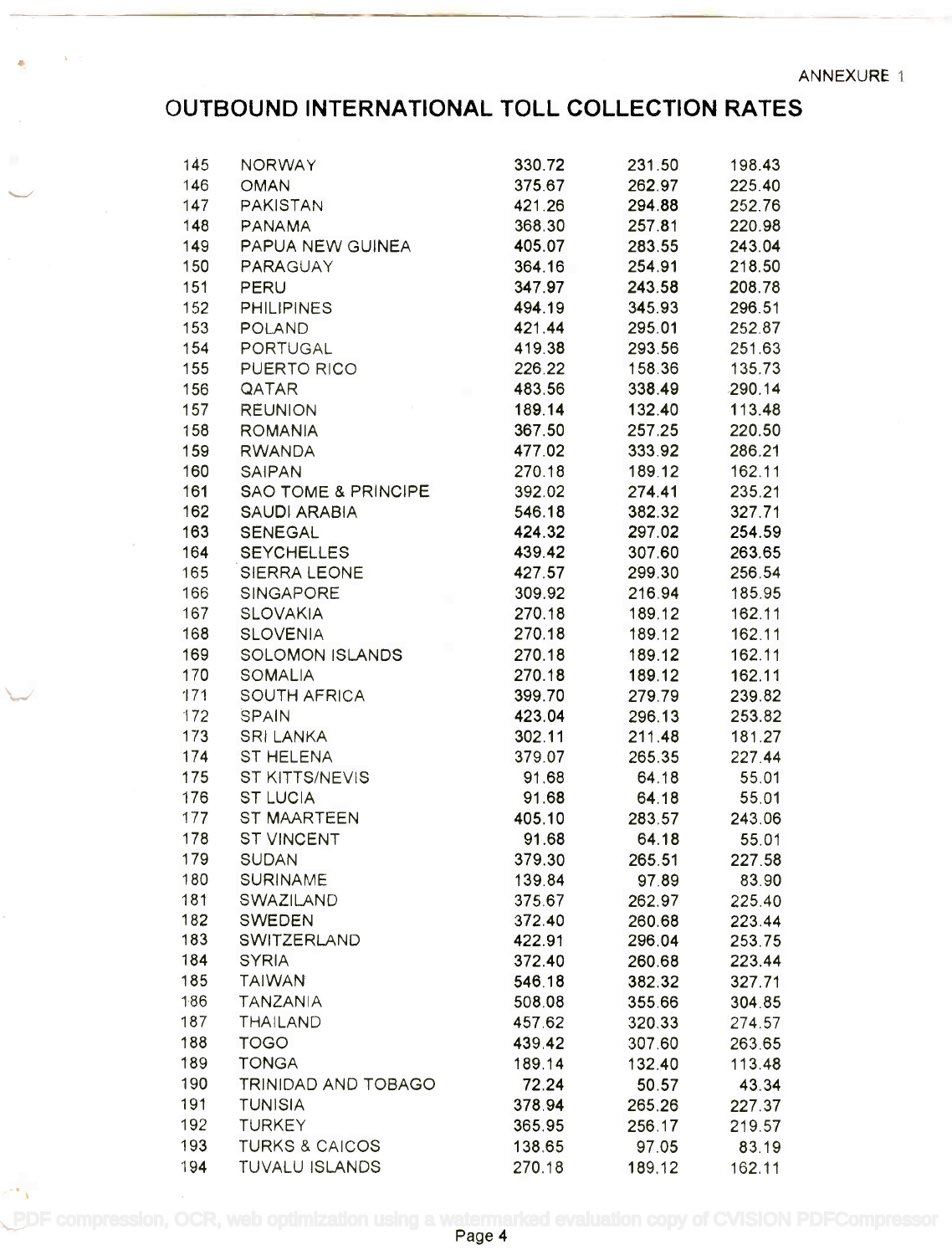# OUTBOUND INTERNATIONAL TOLL COLLECTION RATES

 $\mathbf{E}_{\mathrm{eff}}$ 

| 195 | U.A.E.                           | 349.52 | 244.66 | 209.71 |
|-----|----------------------------------|--------|--------|--------|
| 196 | U.S.A.                           | 167.07 | 116.95 | 100.24 |
| 197 | <b>RUSSIA</b>                    | 343.15 | 240.21 | 205.89 |
| 198 | <b>UGANDA</b>                    | 292.10 | 204.47 | 175.26 |
| 199 | <b>UKRAINE</b>                   | 922.60 | 645.82 | 553.56 |
| 200 | UNITED KINGDOM                   | 187.58 | 131.31 | 112.55 |
| 201 | <b>URUGUAY</b><br><b>COLLEGE</b> | 312.98 | 219.08 | 187.79 |
| 202 | VANUATU                          | 439.42 | 307.60 | 263.65 |
| 203 | VENEZUELA                        | 343.38 | 240.36 | 206.03 |
| 204 | <b>VIETNAM</b>                   | 378.94 | 265.26 | 227.37 |
| 205 | VIRGIN ISL, BR.                  | 248.17 | 173.72 | 148.90 |
| 206 | VIRGIN ISL. US.                  | 330.72 | 231.50 | 198.43 |
| 207 | WESTERN SAMOA                    | 270.18 | 189.12 | 162.11 |
| 208 | WALLIS & FUTUNA                  | 189.14 | 132.40 | 113.48 |
| 209 | <b>YEMEN</b>                     | 412.45 | 288.72 | 247.47 |
| 210 | YUGOSLAVIA                       | 371.59 | 260.11 | 222.95 |
| 211 | <b>ZAIRE</b>                     | 483.42 | 338.40 | 290.05 |
| 212 | <b>ZAMBIA</b>                    | 342.98 | 240.09 | 205.79 |
| 213 | <b>ZIMBABWE</b>                  | 372.64 | 260.85 | 223.58 |

[PDF compression, OCR, web optimization using a watermarked evaluation copy of CVISION PDFCompressor](http://www.cvisiontech.com)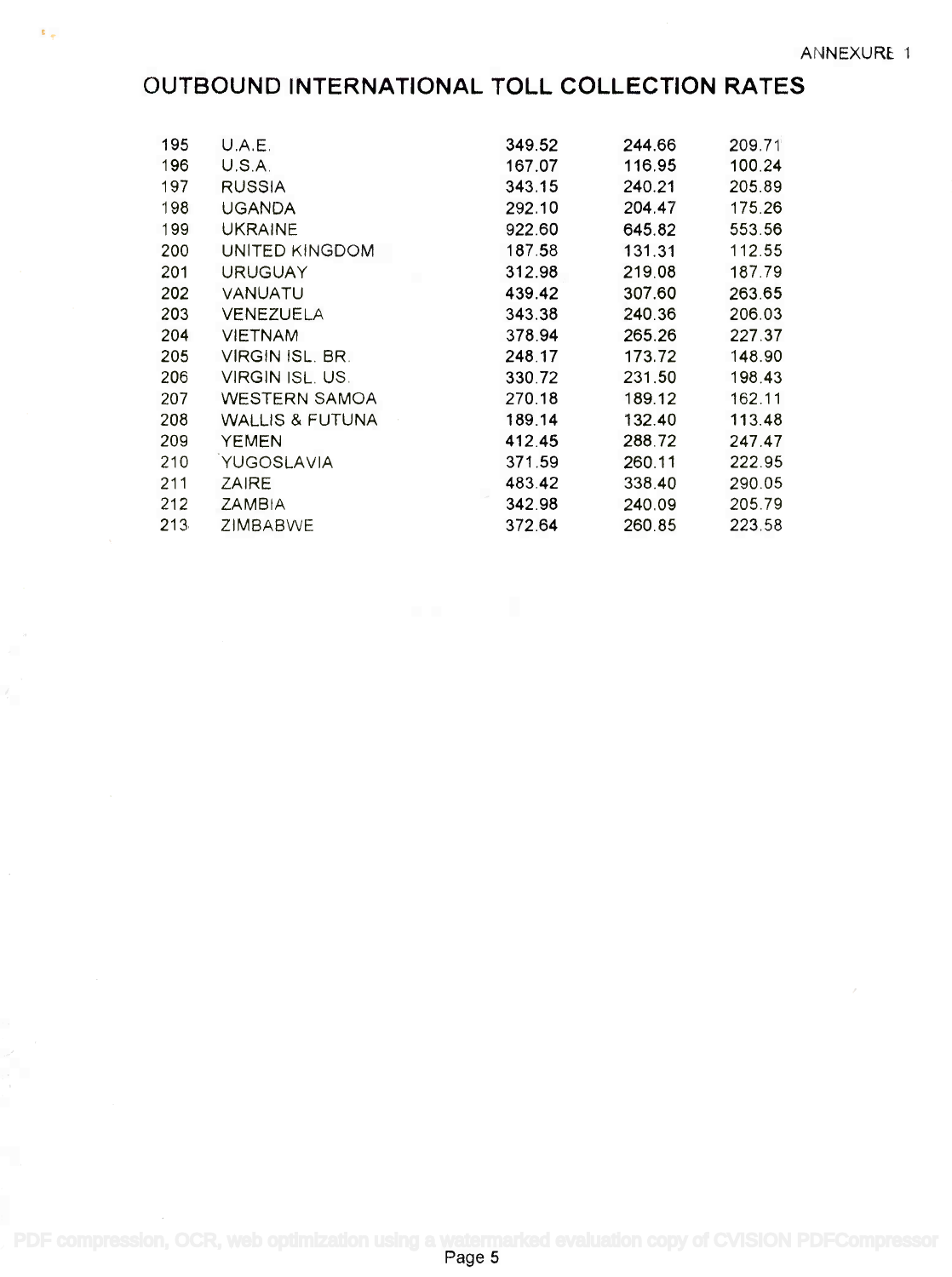### NOTE-1

~ . A *i' '::..*  $\cdot$  .

> In addition to the collection rates referred to above in respect of calls to the 83 countries mentioned **In** addition to the collection rates referred to above in respect of calls to the 83 countries mentioned below GT&T shall be entitled to collect from subscribers a temporary surcharge, to collect the arrears due to it pursuant to the Orders of this Commission dated 12th November, 1991, and 31st October, 1994, calculated at the rate of  $11\%$  of the peak period rate on a minute-across-the-board basis. The surcharge shall cease as soon as all the arrears due to GT&T pursuant to the aforesaid Orders have been collected by  $G T\&T$  -

#### Names of the countries mentioned above

1. Afghanistan 1. Afghanistan 2. Alaska 2. Alaska 3. Algeria 3. ' Algeria 4. Anguilla 4. Anguilla 5. Angola 5. Angola 6. Argentina 6. Argentina 7. Australia 7. Australia 8. Bahamas 8. Bahamas 9. Barbados 9. Barbados 10. Belgium 10. Belgium 11. Belize 11. Belize 12. Bermuda 12. Bermuda 13. Bolivia 13. Bolivia

14. Brazil .14. Brazil

15. Cayman Is. 15. Cayman Is.

[PDF compression, OCR, web optimization using a watermarked evaluation copy of CVISION PDFCompressor](http://www.cvisiontech.com)<br>6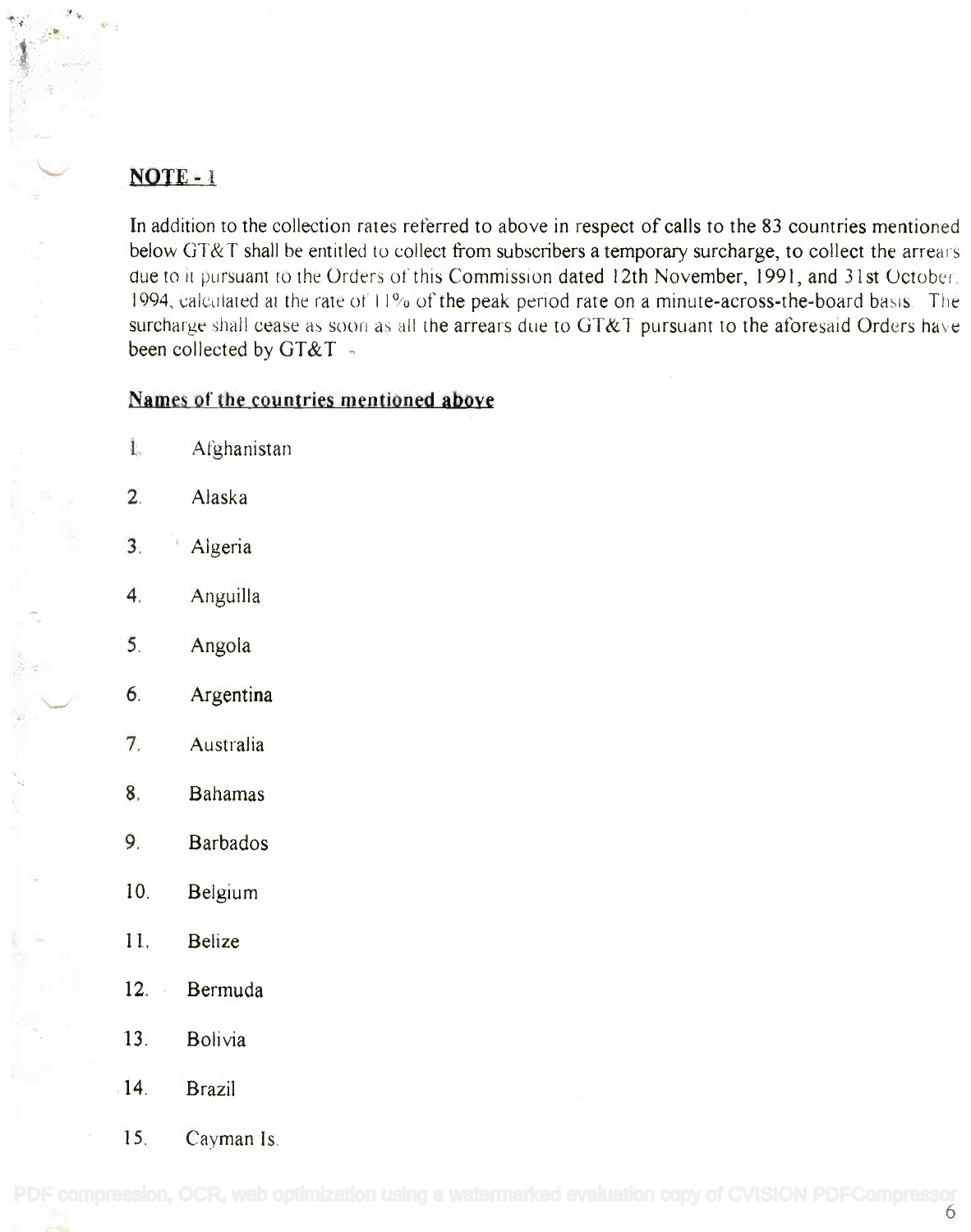| 16.             | Chile           |
|-----------------|-----------------|
| 17 <sub>1</sub> | Columbia        |
| 18.             | Congo           |
| 19.             | Costa Rica      |
| 20 <sub>1</sub> | Cuba            |
| 21.             | Czechoslovakia  |
| 22.             | Denmark         |
| 23 <sub>1</sub> | Ecuador         |
| 24.             | Egypt           |
|                 | 25. El Salvador |
| 26.             | Ethiopia        |
| 27.             | France          |
| 28.             | Germany         |
| 29.             | Ghana           |
| 30.             | Grenada         |
| 31.             | Greece          |
| 32.             | Guatemala       |
| 33.             | Haiti           |
| 34.             | Hawaii          |
| 35.             | Honduras        |
| 36.             | Hong Kong       |
| 37.             | India           |

 $\mathcal{G}_\ell$ 

 $\frac{1}{\pi}$  .

 $\frac{1}{\alpha_{\rm{B}}}$ 

"第三点题,一篇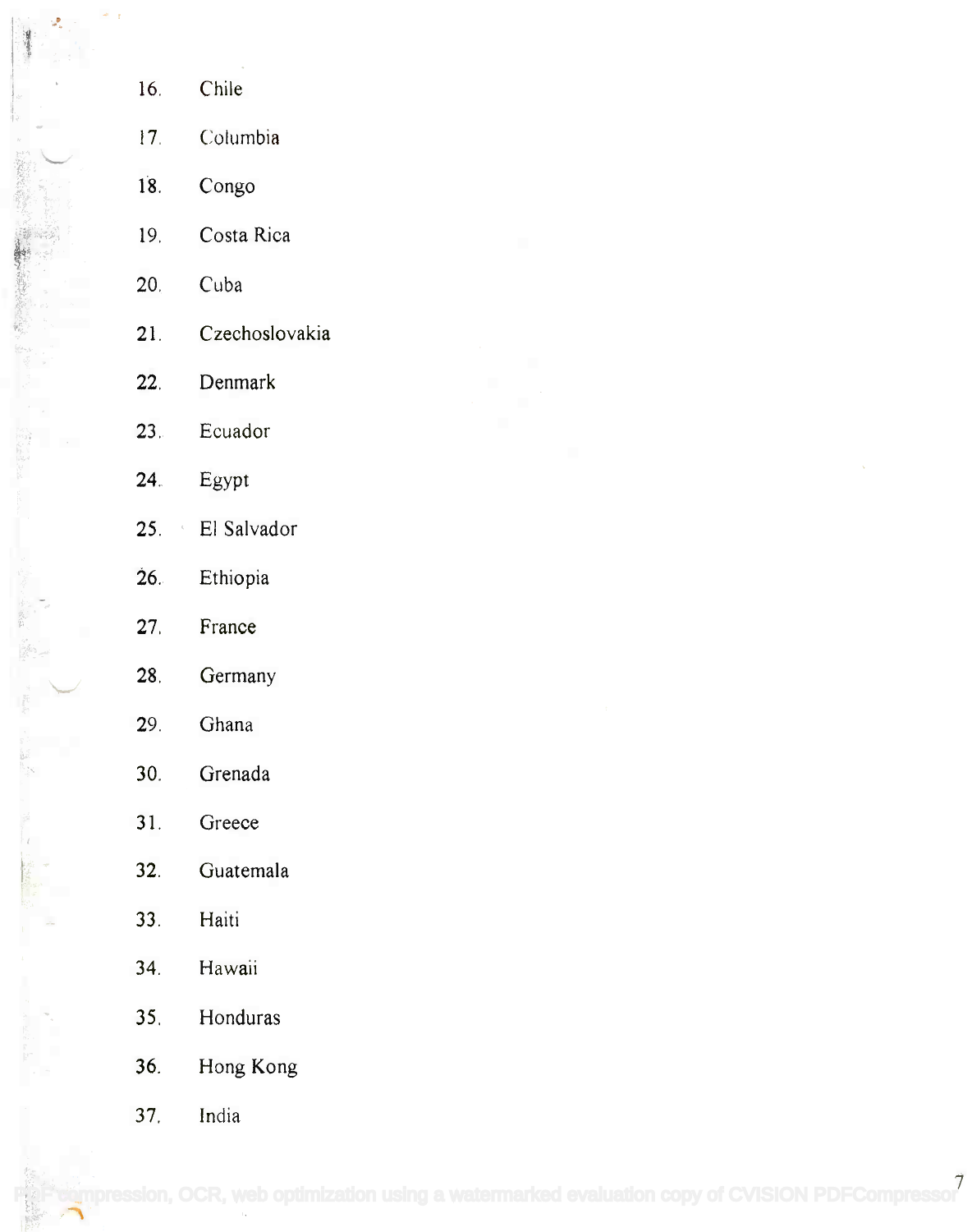| 38.       | Indonesia      |
|-----------|----------------|
| 39.       | Ireland        |
| 40.       | Israel         |
| 41.       | Italy          |
| 42.       | Ivory Coast    |
| 43.       | Jamaica        |
| 44.       | Japan          |
| 45.       | Kenya          |
| 46.       | Lebanon        |
| À.<br>47. | Malaysia       |
| 48.       | Mexico         |
| 49.       | Montserrat     |
| 50.       | Netherlands    |
| 51.       | Neth/Antilles  |
| 52.       | New Zealand    |
| 53.       | Nicaragua      |
| 54.       | Nigeria        |
| 55.       | Pakistan       |
|           | 56. Panama     |
| 57.       | Pa. New Guinea |
| 58.       | Paraguay       |
| 59.       | Peru           |

! ; ; ; ; ; ; ;

řy<br>Tr

 $\begin{bmatrix} \mathbf{w}_{i_1} \\ \mathbf{w}_{i_2} \end{bmatrix}$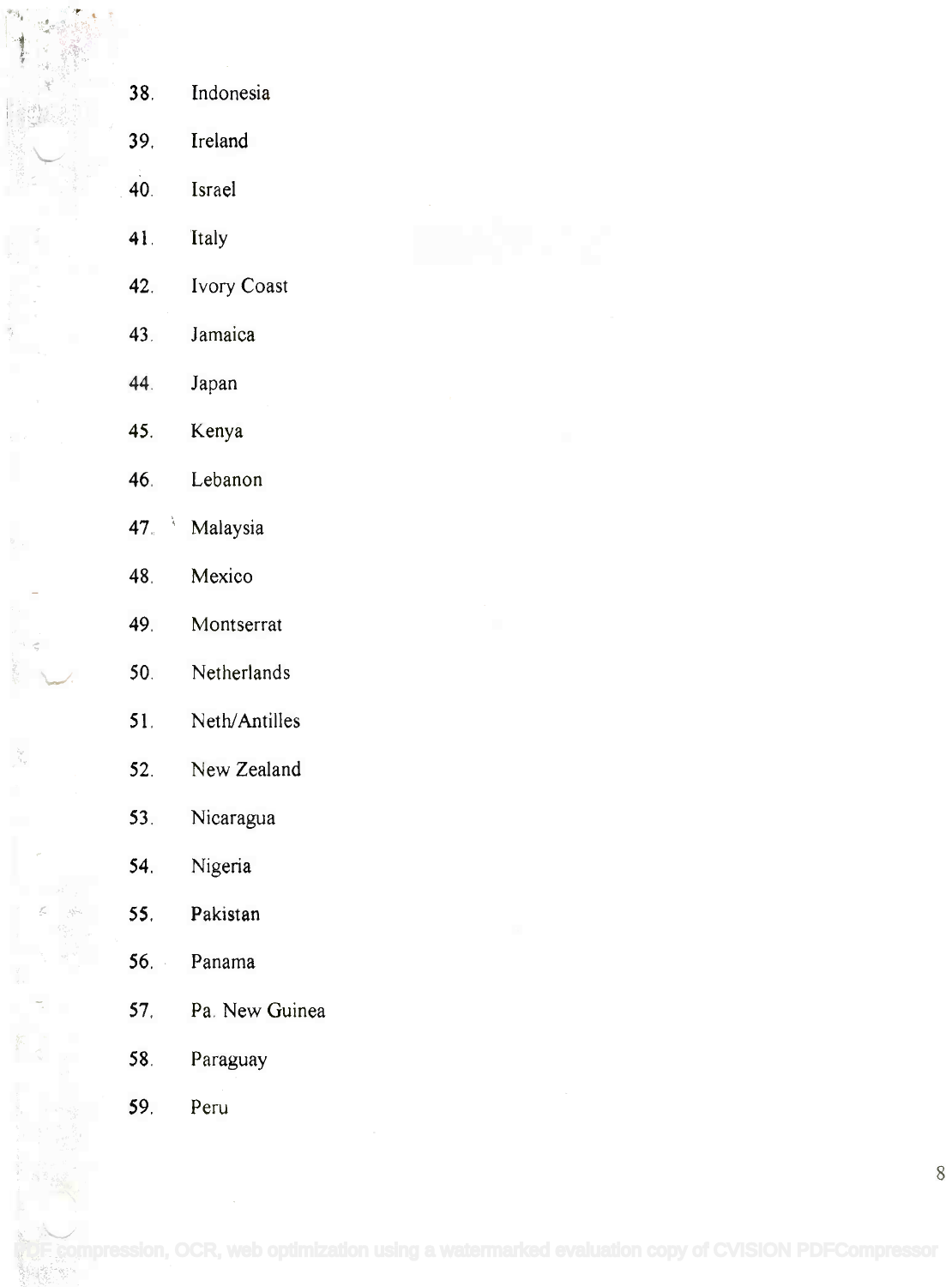| 60.             | Portugal          |  |
|-----------------|-------------------|--|
| 61.             | Puerto Rico       |  |
| 62.             | Saudi Arabia      |  |
| 63.             | Senegal           |  |
| 64.             | Sierra Leone      |  |
| 65.             | Singapore         |  |
| 66.             | South Africa      |  |
| 67.             | Spain             |  |
| 68.             | St. Kitts/Nevis   |  |
| 69.             | St. Lucia         |  |
| 70.             | St. Vincent       |  |
| 71.             | Sudan             |  |
| 72.             | Surinam           |  |
| 73.             | Switzerland       |  |
| 74.             | Taiwan            |  |
| 75 <sub>1</sub> | Thailand          |  |
| 76.             | Turkey            |  |
| 77.             | Trinidad & Tobago |  |
| 78.             | Uruguay           |  |
| 79.             | U.S.S.R.          |  |
| 80.             | Uganda            |  |
| 81.             | Venezuela         |  |

 $\left| \begin{array}{cc} \star_{e_{T_E}} & \ & \star \end{array} \right|$ 

-.

,~J *~;j/"*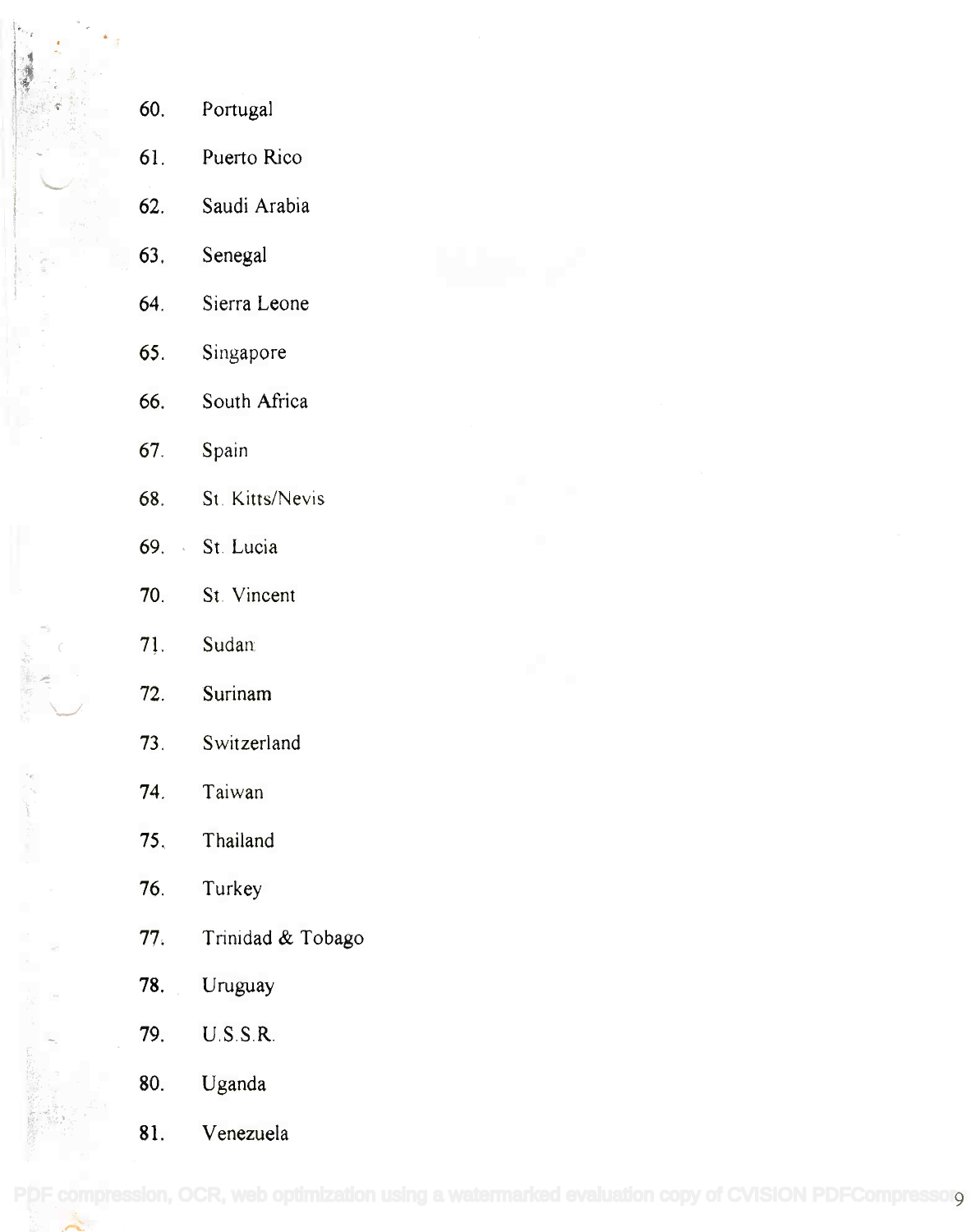- 82. Zaire
- 83. Zimbabwe

### NOTE-2

(2) 大地震 不可能

The surcharge collected under Note 1 as well as the consumption tax collected by GT&T from The surcharge collected under **Note I** as well as the consumption tax collected by GT&T from subscribers in accordance with law shall be separately shown by *GT&T* in the Bills issued by it to subscribers. subscribers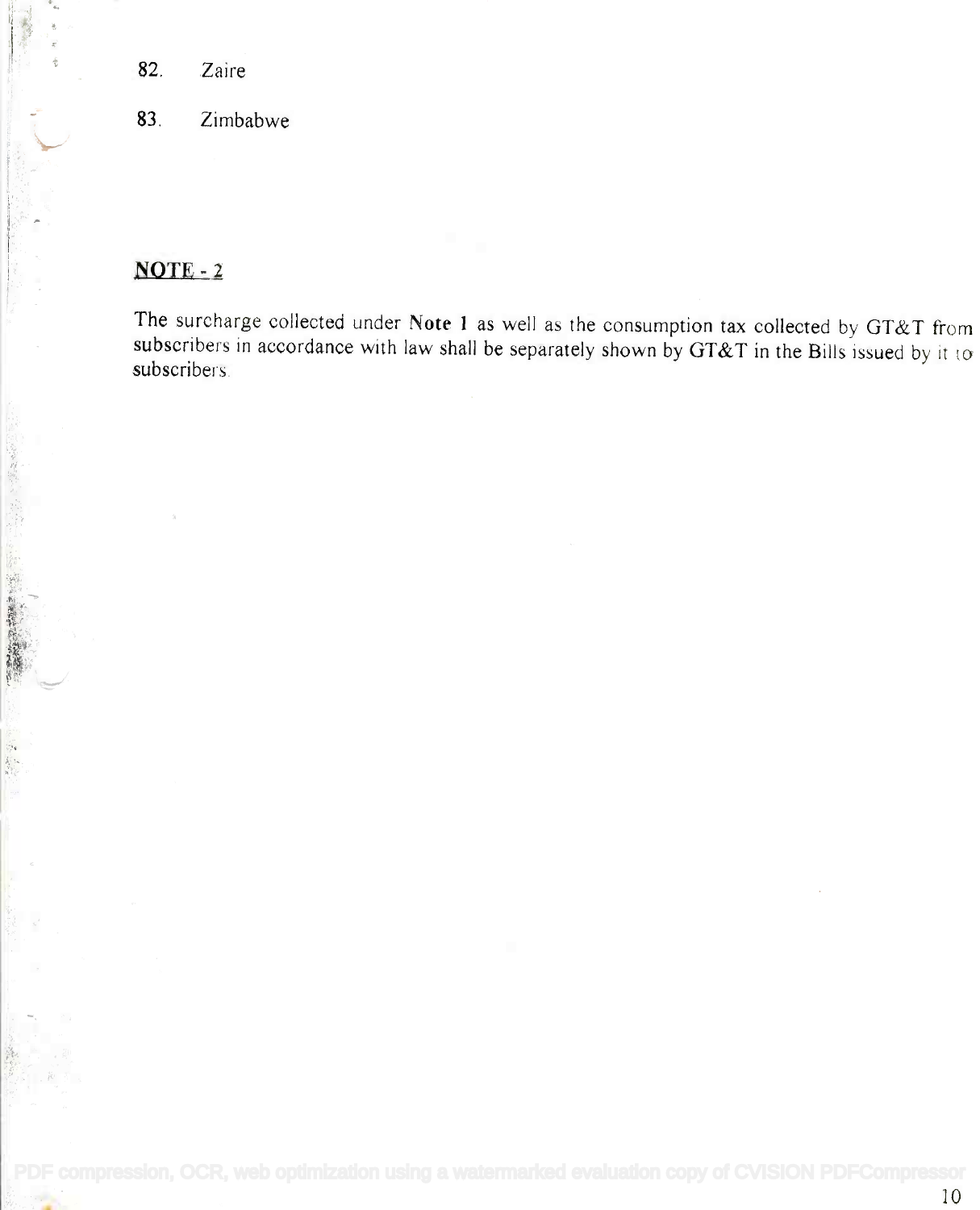# RATES FOR CERTAIN RESIDENTIAL SERVICES

| <b>SERVICE TYPE</b>                                     | <b>RATES</b>                                   |
|---------------------------------------------------------|------------------------------------------------|
|                                                         |                                                |
| A SWITCHED SERVICES                                     | G\$                                            |
| 1 RESIDENTIAL (Urban and Coastal Areas)                 |                                                |
| <b>Recurring Charges per Month</b>                      |                                                |
| <b>RESIDENTIAL MAIN LINE</b><br>1                       | 500 For the first main line                    |
| 2 RESIDENTIAL MAIN LINE                                 | 1,000 For the second and subsequent main lines |
| <b>RESIDENTIAL EXTRA JACK</b><br>з                      | 75                                             |
| <b>RES EXTENSION INTERIOR</b><br>4                      | 142                                            |
| <b>RES EXTENSION EXTERIOR</b><br>5                      | 150                                            |
| <b>RES EXT OFF PREMISES</b><br>6                        | 500                                            |
| RES OUTSIDE BASE RATE PER 1/4 MI                        | 75                                             |
|                                                         |                                                |
| <b>Non-recurring Charges</b>                            |                                                |
| 8 INSTALL RESIDENTIAL LINE                              | 1,000 For the first main line                  |
| INSTALL RESIDENTIAL LINE<br>9.                          | 2,000 For the second and subsequent main lines |
| 10 INSTALL RESIDENTIAL JACK                             | 200                                            |
| 11 INSTALL RES EXT INTERIOR                             | 200                                            |
| 12 INSTALL RES EXT EXTERIOR                             | 300                                            |
| 13 INSTL RES EXT OFF PREMIS                             | 1,000                                          |
| 14 INSIDE MOVE/ SET/JACK-RES                            | 200                                            |
| 15 MOVE SERVICE - RES F&T                               | 1,000                                          |
| 16 SET CHANGE CHG - RES                                 | 100                                            |
| 17 TRANSFER OWNERSHIP RES                               | 265                                            |
| 18 INSTALL SHORT TERM SVS 6 MOS                         | 1,000                                          |
| 19 EXPEDITED INSTALL RES<br>20 RES SERVICE ORDER CHARGE | 300<br>200                                     |

[PDF compression, OCR, web optimization using a watermarked evaluation copy of CVISION PDFCompressor](http://www.cvisiontech.com)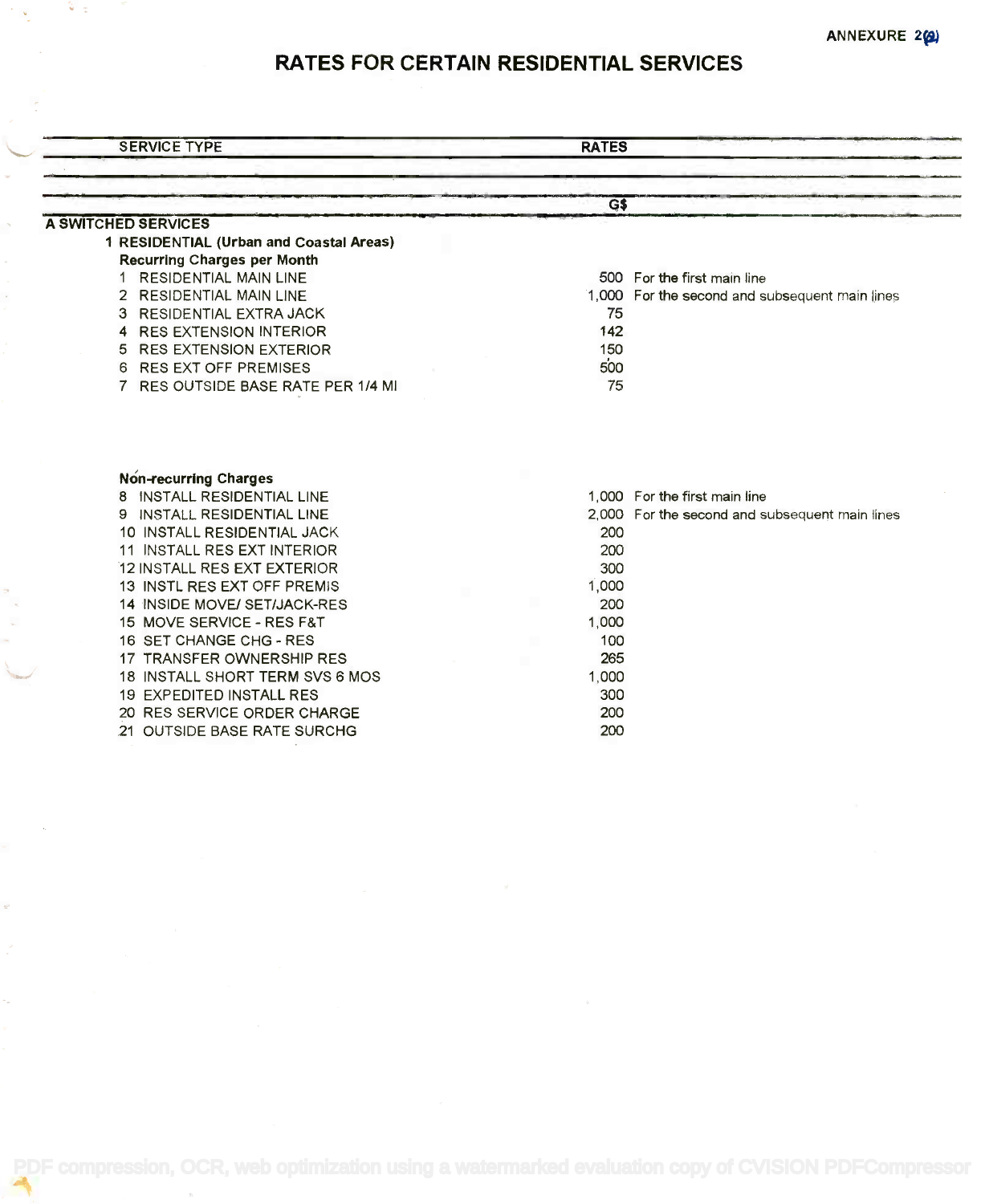# RATES FOR CERTAIN BUSINESS SERVICES

| <b>SERVICE TYPE</b> | <b>RATES</b> |
|---------------------|--------------|
|                     |              |

|                                             | GS    |                                                |
|---------------------------------------------|-------|------------------------------------------------|
| <b>1 BUSINESS (Urban and Coastal Areas)</b> |       |                                                |
| <b>Recurring Charges per Month</b>          |       |                                                |
| 1 BUSINESS MAIN LINE                        |       | 2.000 For the first main line                  |
| 2 BUSINESS MAIN LINE                        |       | 4,000 For the second and subsequent main lines |
| 3 BUSINESS EXTRA JACK                       | 100   |                                                |
| 4 BUSINESS EXT EXTERIOR                     | 300   |                                                |
| 5 BUSINESS EXT INTERIOR                     | 300   |                                                |
| 6 BUS EXT OFF PREMISES                      | 2,000 |                                                |
| 7 BUS OUTSIDE BASE RATE PER 1/4 MI          | 150   |                                                |
| 8 ROTARY/HUNTING GROUPING PER LINE          | 142   |                                                |
| 9 PBX TRUNK LINE                            | 2.000 |                                                |
| 10 KEY SYSTEM TRUNK LINE                    | 2,000 |                                                |
| 11 RADIO BROADCAST LINE                     | 2,000 |                                                |
| <b>Non-recurring Charges</b>                |       |                                                |
| 12 INSTALL BUS MAIN LINE                    |       | 3,000 For the first main line                  |
| 13 INSTALL BUS MAIN LINE                    |       | 6,000 For the second and subsequent main lines |
| 14 INSTALL BUSINESS JACK                    | 400   |                                                |
| 15 INSTALL BUS EXT EXTERIOR                 | 600   |                                                |
| 16 INSTALL BUS EXT INTERIOR                 | 400   |                                                |
| 17 INSTL BUS EXT OFF PREMISE                | 3,000 |                                                |
| 18 INSIDE MOVE/ SET/JACK-BUS                | 300   |                                                |
| 19 MOVE SERVICE - BUS                       | 3,000 |                                                |
| 20 SET CHANGE CHG - BUS                     | 200   |                                                |
| 21 SHORT TERM SERVICE - BUS                 | 3.000 |                                                |
| 22 EXPEDITED INSTALL BUS                    | 1,000 |                                                |
| 23 TRANSFER OWNERSHIP BUS                   | 500   |                                                |
| 24 BUS SERVICE ORDER CHARGE                 | 400   |                                                |
| 25 INSTALL KEY SYS TRUNK LINE               | 3,000 |                                                |
| 26 INSTALL PBX TRUNK LINE                   | 3,000 |                                                |
| 27 ROTARY/HUNTING GROUPING PER LINE         | 284   |                                                |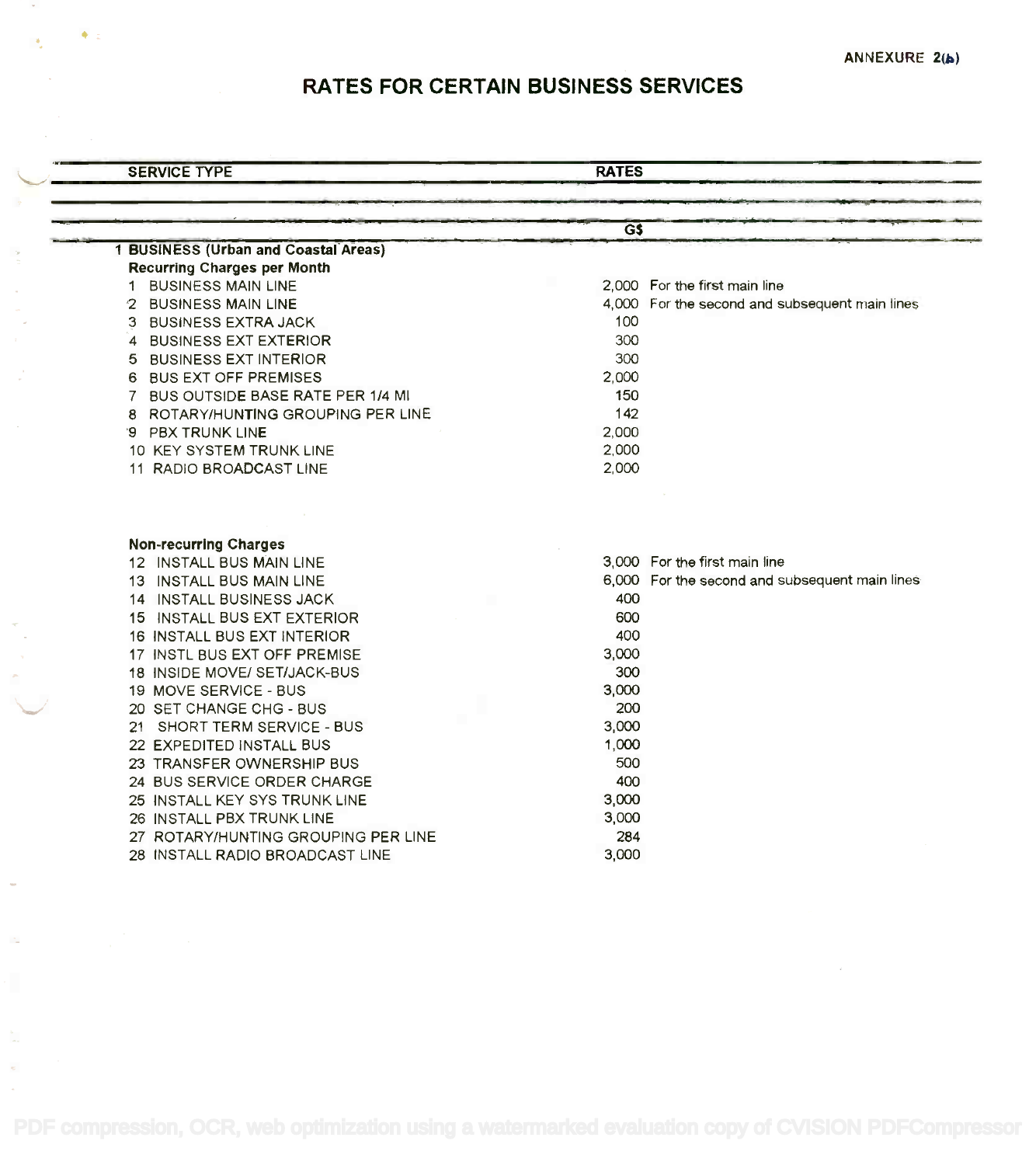# RATES FOR CERTAIN NEW FEATURES

 $\delta$  :

| <b>SERVICE TYPE</b>                           | <b>RATES</b> |
|-----------------------------------------------|--------------|
|                                               |              |
|                                               | $G\$         |
| <b>B SWITCH FEATURES</b>                      |              |
| 1 RESIDENTIAL (Where available)               |              |
| <b>Recurring Charges per Month</b>            |              |
| TOUCH TONE RESIDENTIAL<br>1.                  |              |
| 2 P.I.N. CALLING - RES                        | 142          |
| 3 WAKE UP CALL - RES                          | 284          |
| 4 SPEED DIALLING - RES                        | 213          |
| 5 CALL WAITING - RES                          | 142          |
| 6 3 WAY CALLING - RES                         | 213          |
| 7 CALL FORWARDING - RES                       | 213          |
| 8 DELAY CALL FORWARDING - RES                 | 213          |
| 9 CALLER ID                                   | 320          |
| 10 SPECIAL PACKAGE - (In 4,5,6,7)             | 645          |
| 11 PROGRAMME CHARGE<br>12 CALLER ID EQUIPMENT | 142<br>6,000 |
| 2 BUSINESS (Where available)                  |              |
| Recurring Charges per Month                   |              |
| <b>1 TOUCH TONE BUSINESS</b>                  |              |
| 2 P.I.N. CALLING - BUS                        | 284          |
| 3 WAKE UP CALL - BUS                          | 320          |
| 4 SPEED DIALLING - BUS                        | 320          |
| 5 CALL WAITING - BUS                          | 300          |
| 6 3 WAY CALLING - BUS                         | 320          |
| 7 CALL FORWARDING - BUS                       | 320          |
| 8 DELAY CALL FORWARDING - BUS                 | 320          |
| 9 CALLER ID                                   | 320          |
| 10 SPECIAL PACKAGE - (In 4,5,6,7)             | 1,200        |
| <b>Non-Recurring Charges</b>                  |              |
| 11 PROGRAMME CHARGE                           | 284          |
| 12 CALLER ID EQUIPMENT                        | 6,000        |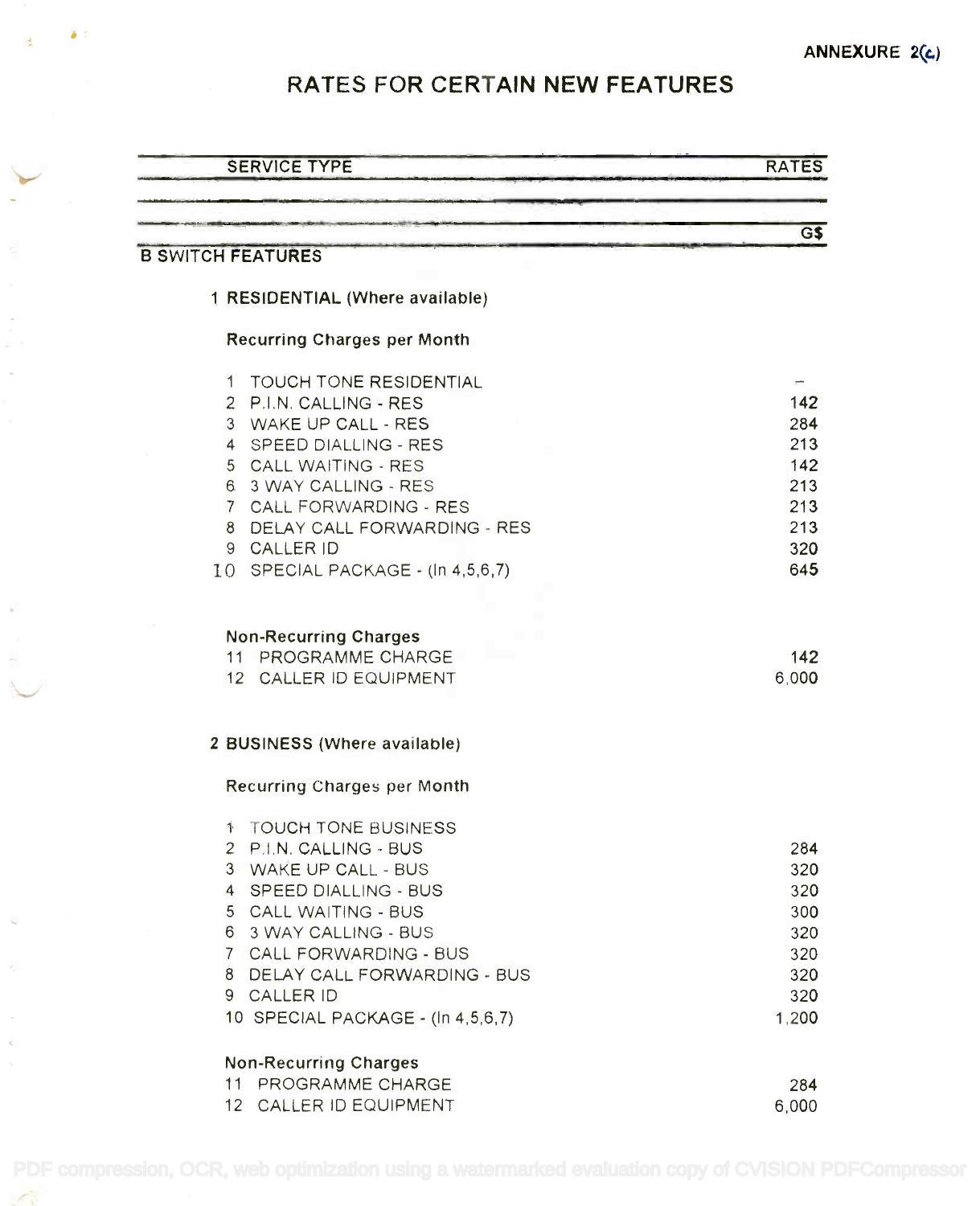### RATES FOR ADMINISTRATIVE AND OTHER ASSISTANCE RATES FOR ADMINISTRATIVE AND OTHER ASSISTANCE

.'

ğ

 $\mathcal{J}$  :

-'

|   | <b>SERVICE TYPE</b>                           | <b>RATES</b>                                 |
|---|-----------------------------------------------|----------------------------------------------|
|   |                                               |                                              |
|   |                                               | $\overline{\mathsf{G}}\overline{\mathsf{S}}$ |
|   | <b>C OTHER MISCELLANEOUS CHARGES</b>          |                                              |
|   | <b>1 ADMINISTRATIVE FEES</b>                  |                                              |
|   | 1 RECORDS CHANGE                              | 200                                          |
|   | 2 SERVICE CHARGE FAX MESSAGE                  | 200                                          |
|   | 3 OBSERVED LINE (PER CALL TRACE)              | 200                                          |
|   | 4 ACTIVATE OBSERVED LINE (CALL TRACE)         | 200                                          |
|   | 5 SPECIAL BILLS; BILL COPY CHARGE PER PAGE    | 200                                          |
|   | <b>6 RECONNECTION FEE</b>                     | 1,000                                        |
|   | 7 LATE PAYMENT FEE                            | 500                                          |
|   | 8 DISPUTED ACCOUNTS REBILLING FEE             | 200                                          |
|   | 9 RETURNED CHECK FEE                          | 500                                          |
|   | 10 TRANSMISSION CHG. SHIP TO SHORE PER MINUTI | 142                                          |
|   | 11 TRANSMISSION CHG. TELEGRAPH/TELEX/WORD     | 75                                           |
|   | 12 DELIVERY CHARGE FAX, TELEX, RELEGRAM, ETC. | 213                                          |
|   | 2 OPERATOR ASSISTANCE                         |                                              |
|   | STATION TO STATION ASSIST SURCHARGE<br>1      | 100                                          |
|   | 2 PERSON TO PERSON ASSIST SURCHARGE           | 150                                          |
|   | 3 DIRECTORY ASSISTANCE PER CALL OVER THREE    |                                              |
|   | 4 INTERNATIONAL DIRECTORY INFORMATION         | 100                                          |
| 3 | <b>DIRECTORY CHARGES</b>                      |                                              |
|   | NON-PUBLISHED NUMBER<br>1.                    | 284                                          |
|   | 2 NON-LISTED NUMBER                           | 284                                          |
|   | ADDITIONAL WHITE PAGE LISTING<br>3            | 142                                          |
|   |                                               |                                              |
|   |                                               |                                              |